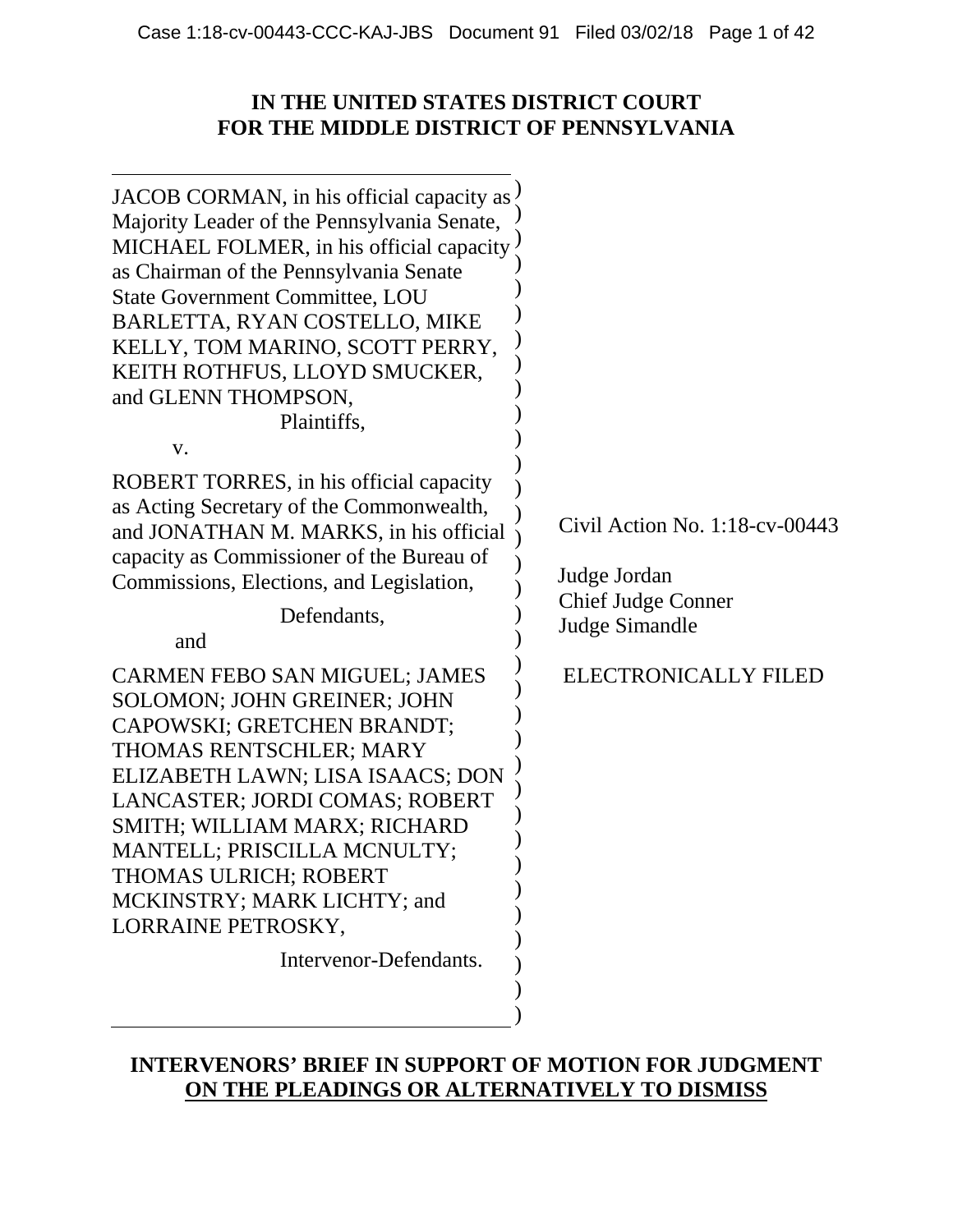# **TABLE OF CONTENTS**

# **Page**

|      |             | STATEMENT OF FACTS AND PROCEDURAL HISTORY 3              |
|------|-------------|----------------------------------------------------------|
|      |             |                                                          |
|      |             |                                                          |
| I.   |             |                                                          |
|      | A.          |                                                          |
|      | <b>B.</b>   |                                                          |
|      | $C_{\cdot}$ |                                                          |
|      | D.          | Plaintiffs' Alleged Injuries Are Not Redressable 12      |
| II.  |             |                                                          |
|      | A.          |                                                          |
|      | <b>B.</b>   | Plaintiffs' Arguments Are Barred by Issue Preclusion18   |
|      | $C$ .       |                                                          |
|      | D.          | This Court Should Stay or Abstain Under Colorado River26 |
|      | Ε.          | This Court Lacks Jurisdiction Under Rooker-Feldman 28    |
| III. |             |                                                          |
|      |             |                                                          |
|      |             |                                                          |
|      |             |                                                          |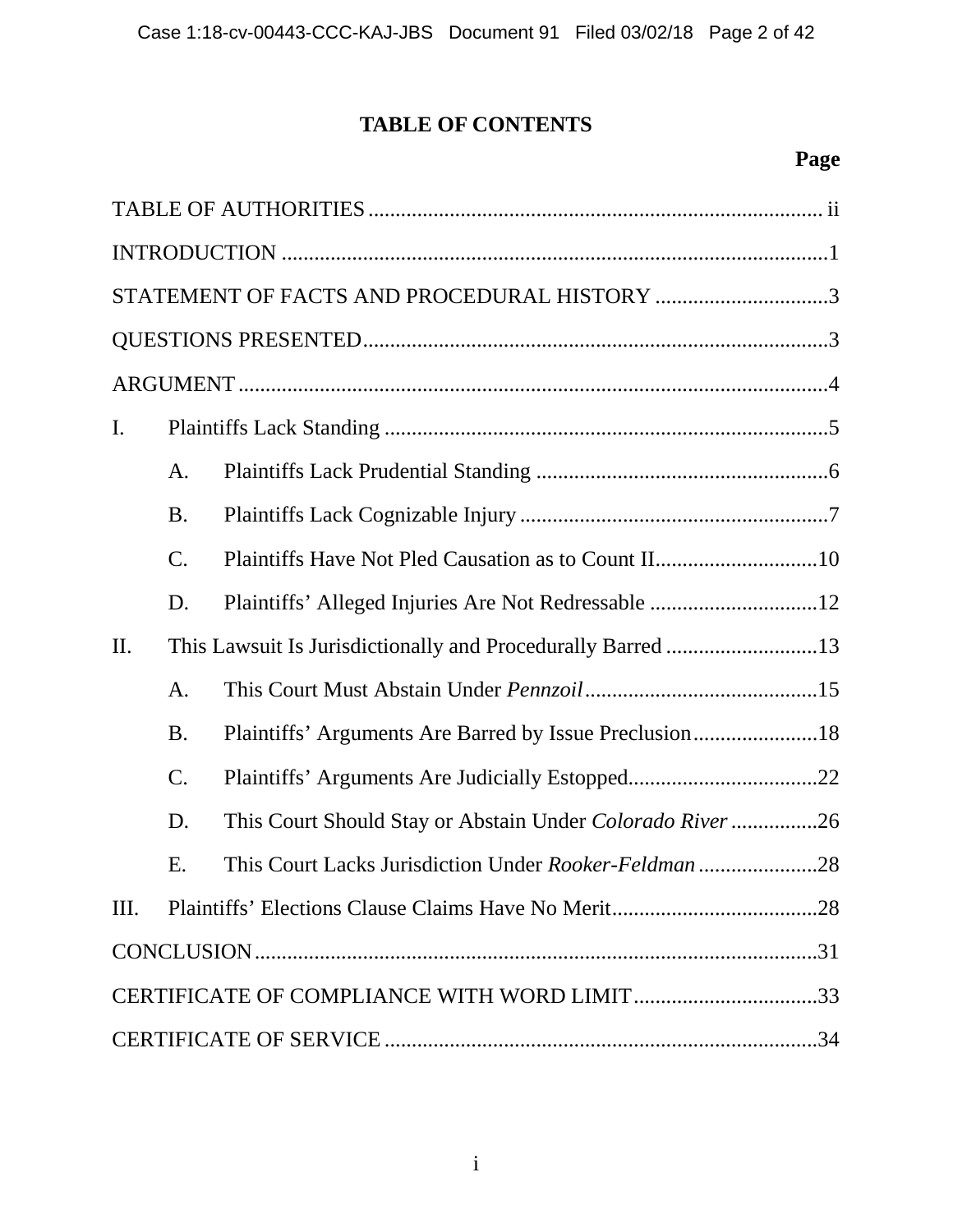### **TABLE OF AUTHORITIES**

**Page(s)** 

# **CASES** *Allen v. McCurry*, 449 U.S. 90 (1980) .............................................................................................. 18 *Ariz. State Legislature v. Ariz. Independent Redistricting Comm'n*, 135 S. Ct. 2652 (2015) .............................................................................. 8, 12, 29 *Ashcroft v. Iqbal*, 556 U.S. 662 (2009) .............................................................................................. 5 *Bell Atl. Corp. v. Twombly*, 550 U.S. 544 (2007) .............................................................................................. 5 *Bergdoll v. Commonwealth*, 858 A.2d 185 (Pa. Commw. Ct. 2004), *aff'd*, 874 A.2d 1148 (Pa. 2005) ............................................................................................................. 19, 20 *Bert v. N.Y.C. Bd. of Elections*, 2006 WL 2583741 (E.D.N.Y. Sept. 7, 2006) ..................................................... 28 *Branch v. Smith*, 538 U.S. 254 (2003) ............................................................................................ 13 *BuyFigure.com, Inc. v. Autotrader.com, Inc.*, 76 A.3d 554 (Pa. Super. Ct. 2013) ...................................................................... 20 *Cedar Rapids Cellular Tel., L.P. v. Miller*, 280 F.3d 874 (8th Cir. 2002) .............................................................................. 17 *Citizens for a Strong Ohio v. Marsh*, 123 F. App'x 630 (6th Cir. 2005) ....................................................................... 17 *City of Philadelphia v. Klutznick*, 503 F. Supp. 663 (E.D. Pa. 1980) ..................................................................... 8, 9 *Clientron Corp. v. Devon IT, Inc.*, 2014 U.S. Dist. LEXIS 31086 (E.D. Pa. 2014) .................................................. 27 *Colorado River Water Conservation Dist. v. United States*, 424 U.S. 800 (1976) .............................................................................. 2, 4, 26, 27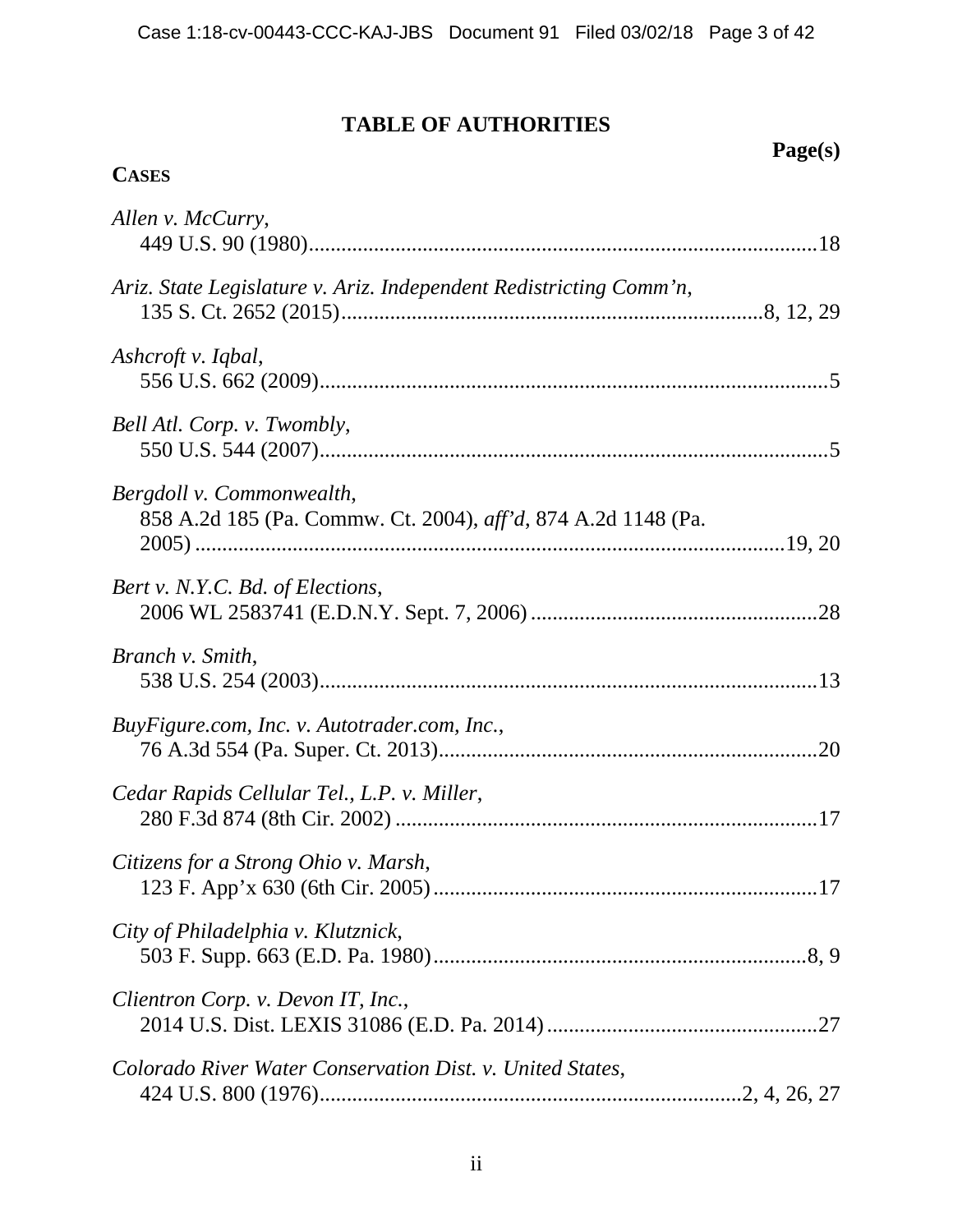| Common Cause of Pa. v. Pennsylvania,                     |
|----------------------------------------------------------|
| Cruz v. Bd. of Elections of City of New York,            |
| D.L. v. Unified Sch. Dist. No. 497,                      |
| Davis v. U.S. Steel Supply, Div. of U.S. Steel Corp.,    |
| Day v. Volkswagenwerk Aktiengesellschaft,                |
| EEOC v. U.S. Steel Corp.,                                |
| Finkelman v. Nat'l Football League,                      |
| Gambocz v. Yelencsics,                                   |
| Growe v. Emison,                                         |
| Guthrie Clinic, Ltd. v. Travelers Indem. Co. of Ill.,    |
| Hallmark Cards, Inc. v. Lehman,                          |
| Hoblock v. Albany Cty. Bd. of Elections,                 |
| In re Horizon Healthcare Servs. Inc. Data Breach Litig., |
| Jett v. Beech Interplex, Inc.,                           |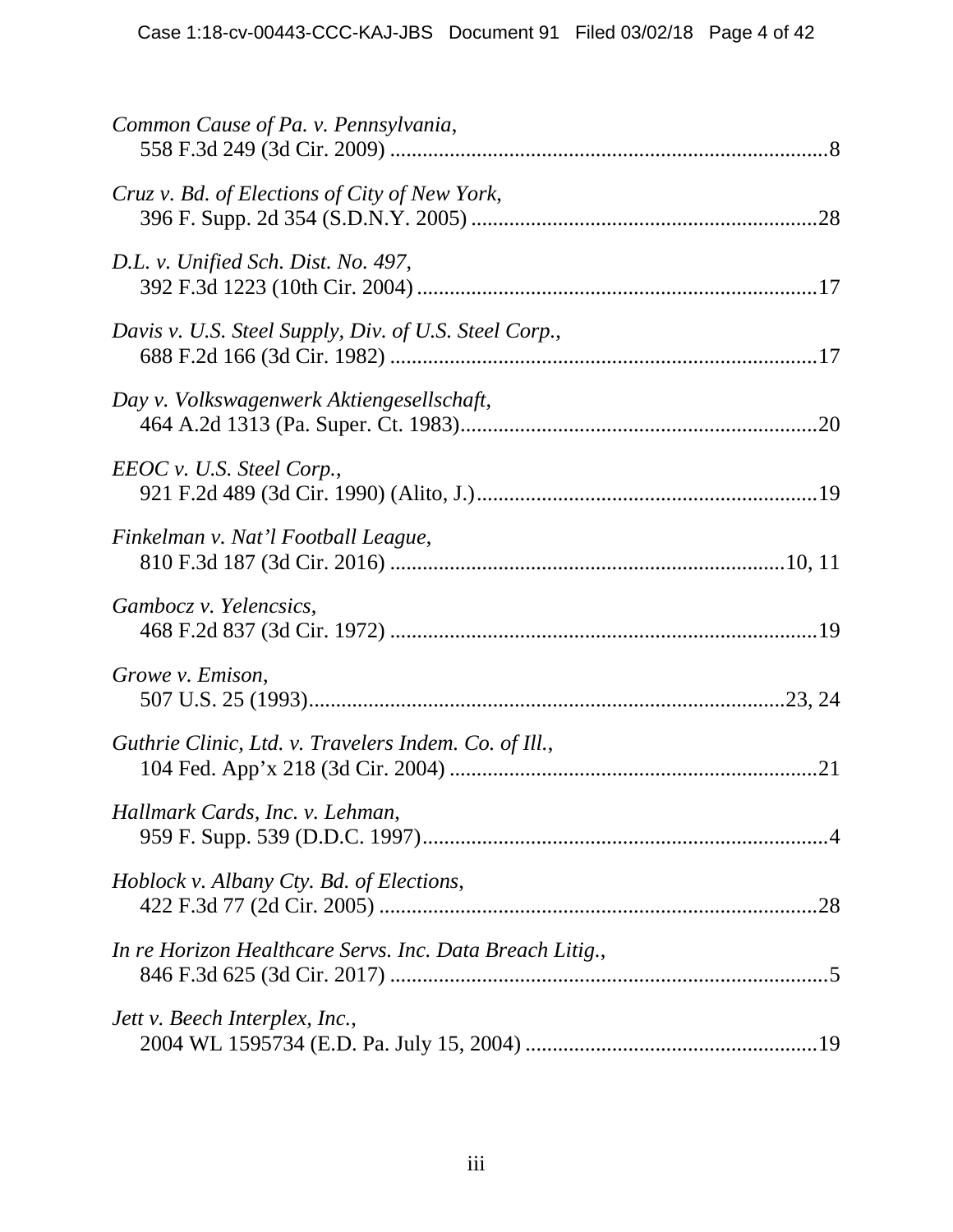| Kowalski v. Tesmer,                                        |
|------------------------------------------------------------|
| Lance v. Coffman,                                          |
| Lawrence v. Bd. of Election Comm'rs of City of Chicago,    |
| Lazaridis v. Wehmer,                                       |
| Lujan v. Defs. of Wildlife,                                |
| Maitland v. Univ. of Minn.,                                |
| Migra v. Warren City School Dist. Bd. of Educ.,            |
| Milton H. Greene Archives, Inc. v. Marilyn Monroe LLC,     |
| Nakash v. Marciano,                                        |
| National Union Fire Ins. Co. v. Allfirst Bank,             |
| Nationwide Mut. Fire Ins. Co. v. George V. Hamilton, Inc., |
| New Hampshire v. Maine,                                    |
| Pearson v. Sec'y Dep't of Corr.,                           |
| Pennzoil Co. v. Texaco, Inc.,                              |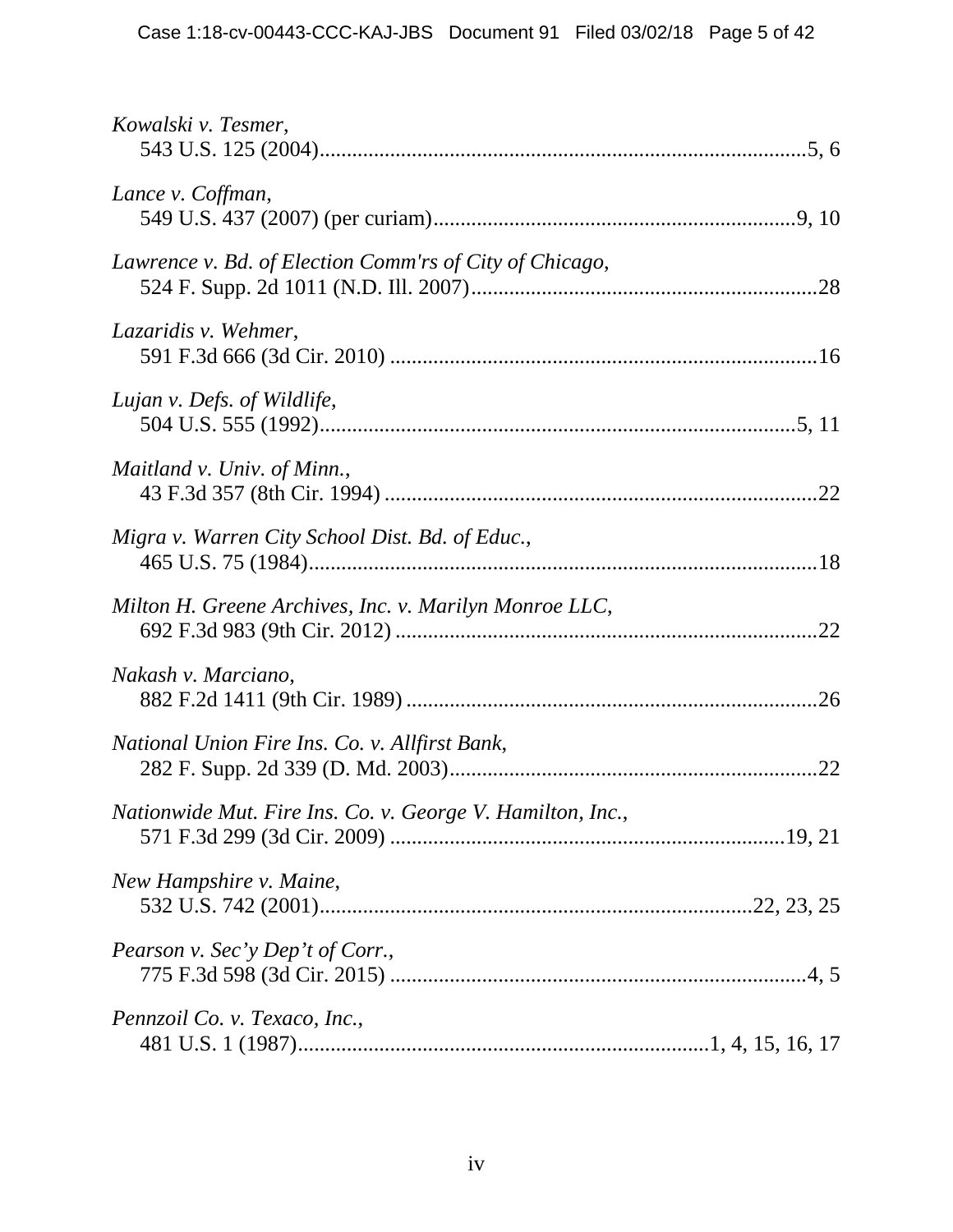| Phila. Marine Trade Ass'n-Int'l Longshoremen's Ass'n Pension Fund<br>$v.$ C.I.R.,  |
|------------------------------------------------------------------------------------|
|                                                                                    |
| Port Auth. Police Benev. Ass'n, Inc. v. Port Auth. of N.Y. & N.J.<br>Police Dep't, |
|                                                                                    |
| Purpura v. Christie,                                                               |
| Raines v. Byrd,                                                                    |
| Revell v. Port. Auth. of N.Y. & N.J.,                                              |
| Robertson v. Bartels,                                                              |
| Ruiz v. Comm'r of Dep't of Transp. of City of N.Y.,                                |
| Schall v. Joyce,                                                                   |
| Sec'y U.S. Dep't of Labor v. Kwasny,                                               |
| Spargo v. N.Y. State Comm'n on Judicial Conduct,                                   |
| Sprint Comme'ns, Inc. v. Jacobs,                                                   |
| Taylor v. Extendicare Health Facilities, Inc.,                                     |
| Trent v. Dial Med. of Fla., Inc.,                                                  |
| Virginia v. Am. Booksellers Ass'n, Inc.,                                           |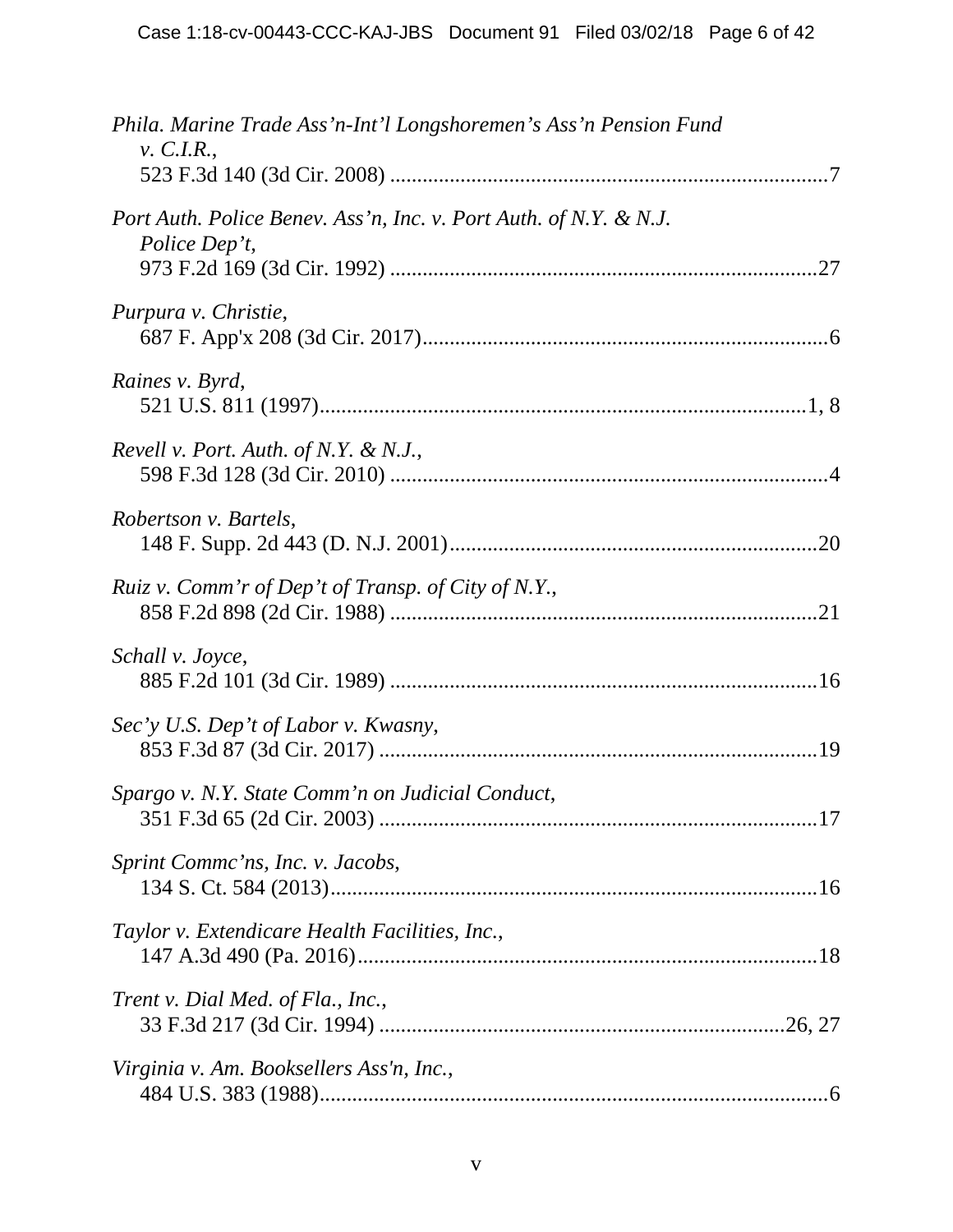| Williams v. City of Allentown,                 |  |
|------------------------------------------------|--|
| STATUTES, RULES, AND CONSTITUTIONAL PROVISIONS |  |
|                                                |  |
|                                                |  |
|                                                |  |
|                                                |  |
|                                                |  |
|                                                |  |
|                                                |  |
|                                                |  |
|                                                |  |
|                                                |  |
|                                                |  |

## **OTHER AUTHORITIES**

| Br. of General Assembly in Supp. of Institutional Speech or Debate<br>Privilege of the Legislative Branch and Other Privileges at 1 (Nov.<br>17, 2017), https://www.pubintlaw.org/wp- |
|---------------------------------------------------------------------------------------------------------------------------------------------------------------------------------------|
| Charles Thompson, A reluctant Pa. legislature settles in for a map-<br>making cram session, Feb. 6, 2018, PennLive, goo.gl/yrMbYv. 14                                                 |
| Jonathan Lai, Pushing gerrymandering fight, Republicans prepare<br>lawsuits challenging Pa. congressional map, The Inquirer, Feb. 19,                                                 |
| Katie Meyer, Legislature's Plan Remains Hazy In PA Congressional<br>Map-Redrawing, Feb. 6, 2018, 90.5 WESA,<br>http://wesa.fm/post/legislature-s-plan-remains-hazy-pa-<br>14          |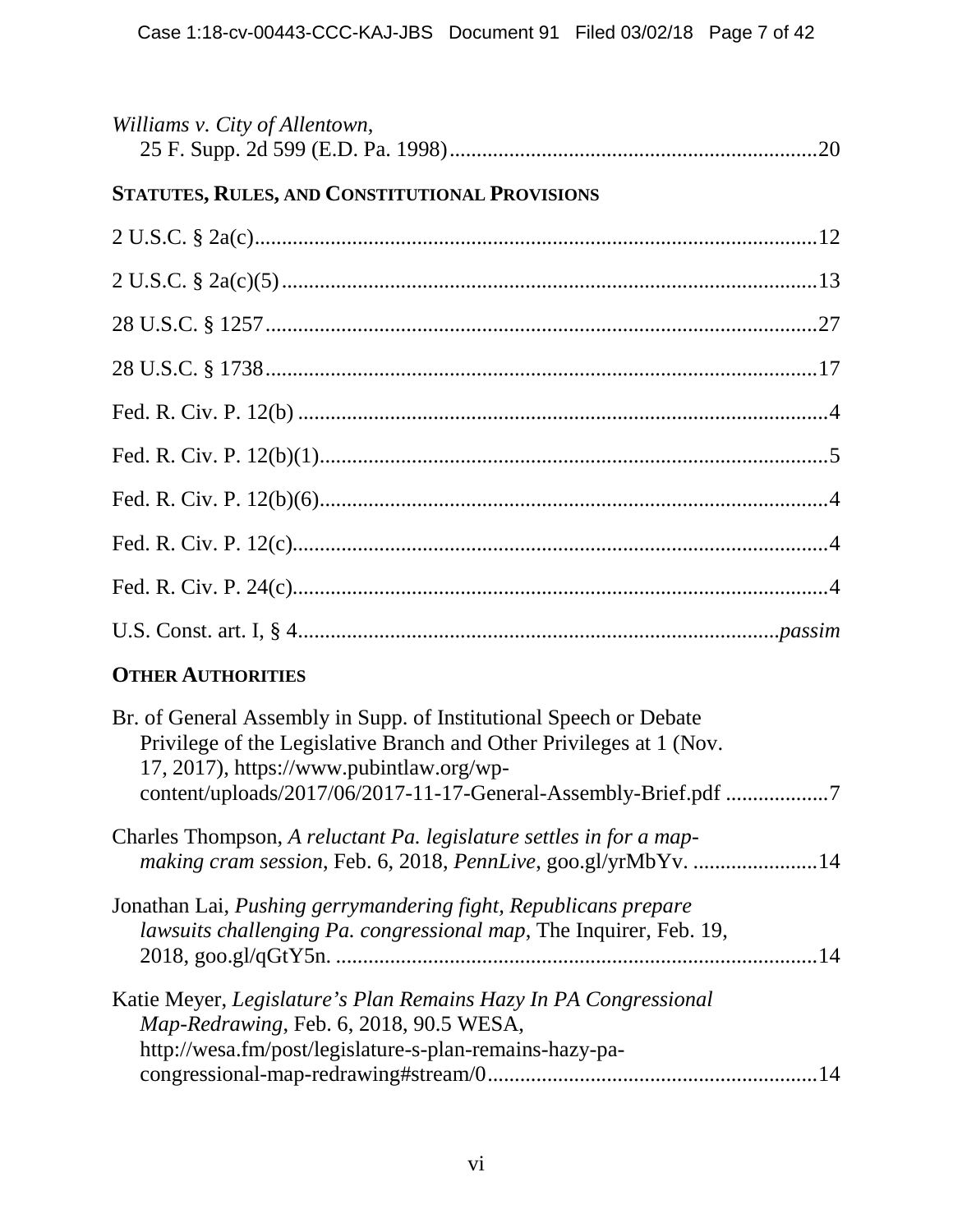| Pa. Republican leaders meet challenge to redraw congressional                                                       |  |
|---------------------------------------------------------------------------------------------------------------------|--|
| Sam Levine, Pennsylvania Republicans Plan Another Lawsuit To<br>Fight Fix To Gerrymandering, HuffPo, Feb. 16, 2018, |  |
|                                                                                                                     |  |
| Tom Wolf, It's Time to Fix Gerrymandered Maps, Daily Kos, Jan. 24,                                                  |  |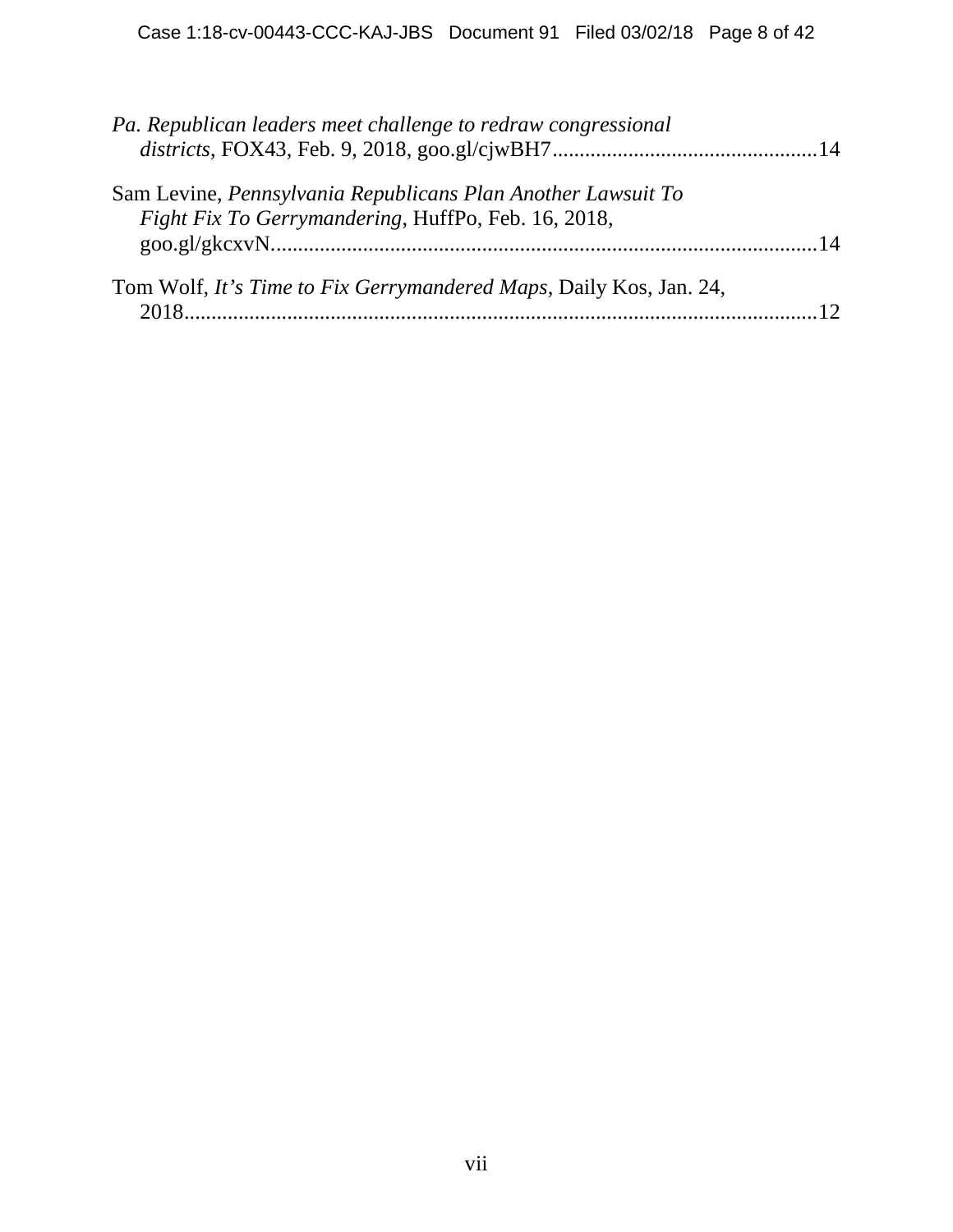#### **INTRODUCTION**

This federal lawsuit is antithetical to how the American judicial system is supposed to work. It is brought by proxies of losing parties from a state court action—represented by the same counsel—collaterally attacking the state court's judgment that a state law violated the state constitution. Worse, the ostensible bases for federal jurisdictional are constitutional arguments that the state court expressly rejected, that the U.S. Supreme Court already rejected once in denying the state court litigants a stay, and that are now pending again before the U.S. Supreme Court. This case is merely an attempt to get a fourth bite at the apple.

It is no surprise that a litany of jurisdictional and procedural bars preclude this suit. All Plaintiffs lack prudential standing because their claims rest on the purported legal rights of a third party, the Pennsylvania General Assembly, which was a separate party in the state action. Plaintiffs also all lack Article III standing. Among other problems, *Raines v. Byrd* and its progeny squarely bar the individual state legislators' claims, and the congressmen cannot show causation or redressability because they do not allege that, if given more time, the General Assembly and the Governor would have agreed to a new map that preserved their old districts, and because this Court cannot reinstate a congressional map that violates the state constitution. This Court also must abstain under *Pennzoil Co. v. Texaco, Inc.*, 481 U.S. 1 (1987), which precludes federal courts from interfering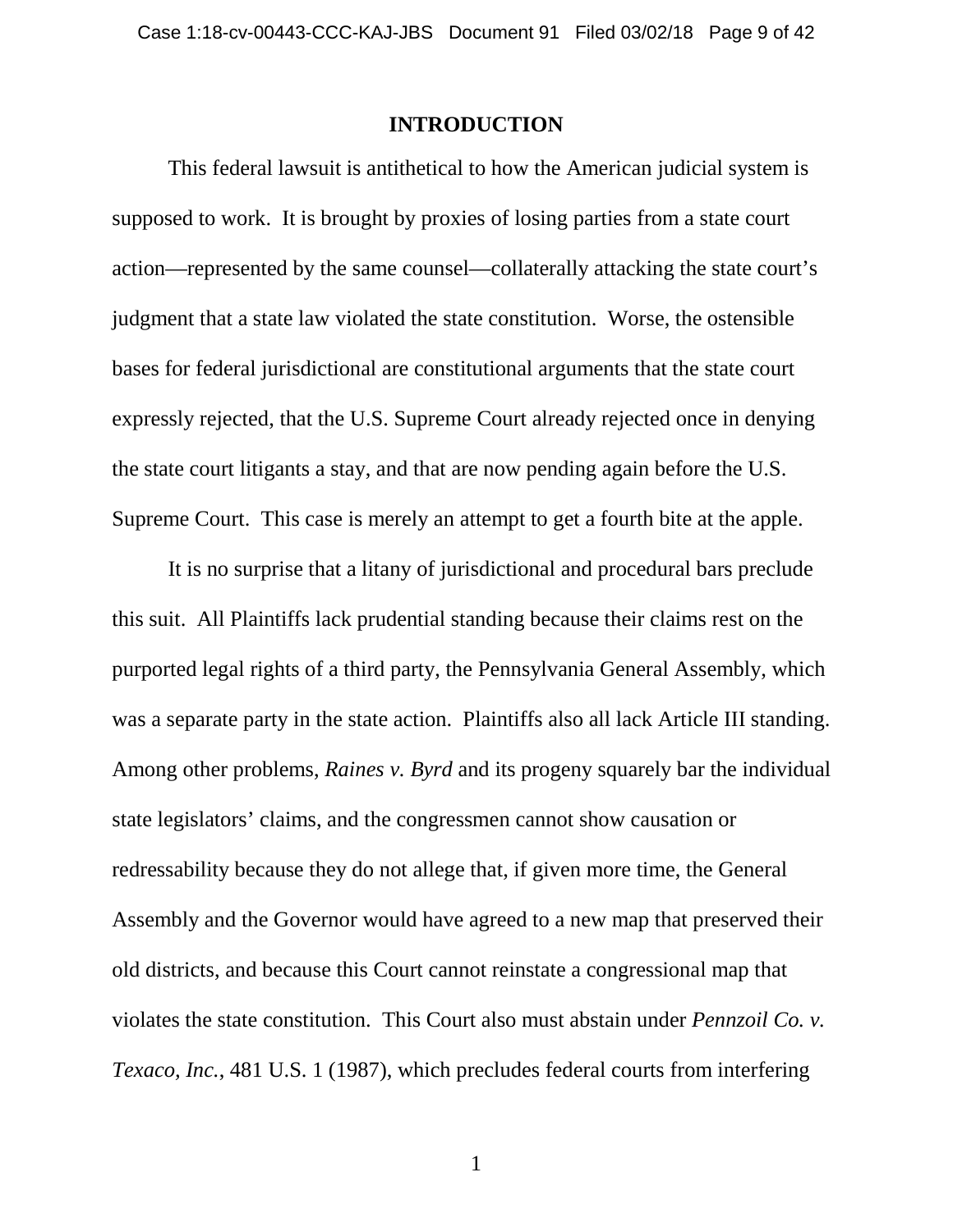with a state court's enforcement of its judgment based on arguments that were raised or could have been raised in state court. Issue preclusion independently bars Plaintiffs' arguments, which the state court rejected. So does *Rooker-Feldman*'s prohibition on federal collateral attacks on state court judgments. In all events, this Court should abstain or stay this case under *Colorado River* pending the U.S. Supreme Court's review of the state court's judgment. All of these doctrines exist precisely to prevent what Plaintiffs are trying to do in this case—to raise serial challenges to an adverse state court ruling in a lower federal court.

What's more, Plaintiffs' desperate efforts to cling to a gerrymandered map do not even come close to stating a viable federal claim. Plaintiffs' Count I asserts that the state high court's determination on a question of state constitutional law violates the Elections Clause, a claim that a century of U.S. Supreme Court precedent rejects. Count II would have this federal court referee, as no federal court before has ever done, a dispute between co-equal branches of a state government over state legislative processes. Count II also rests on the demonstrably false premise that the state court's January 22 order did not set forth clear criteria, when Plaintiffs' own Complaint shows it did.

The case should be dismissed.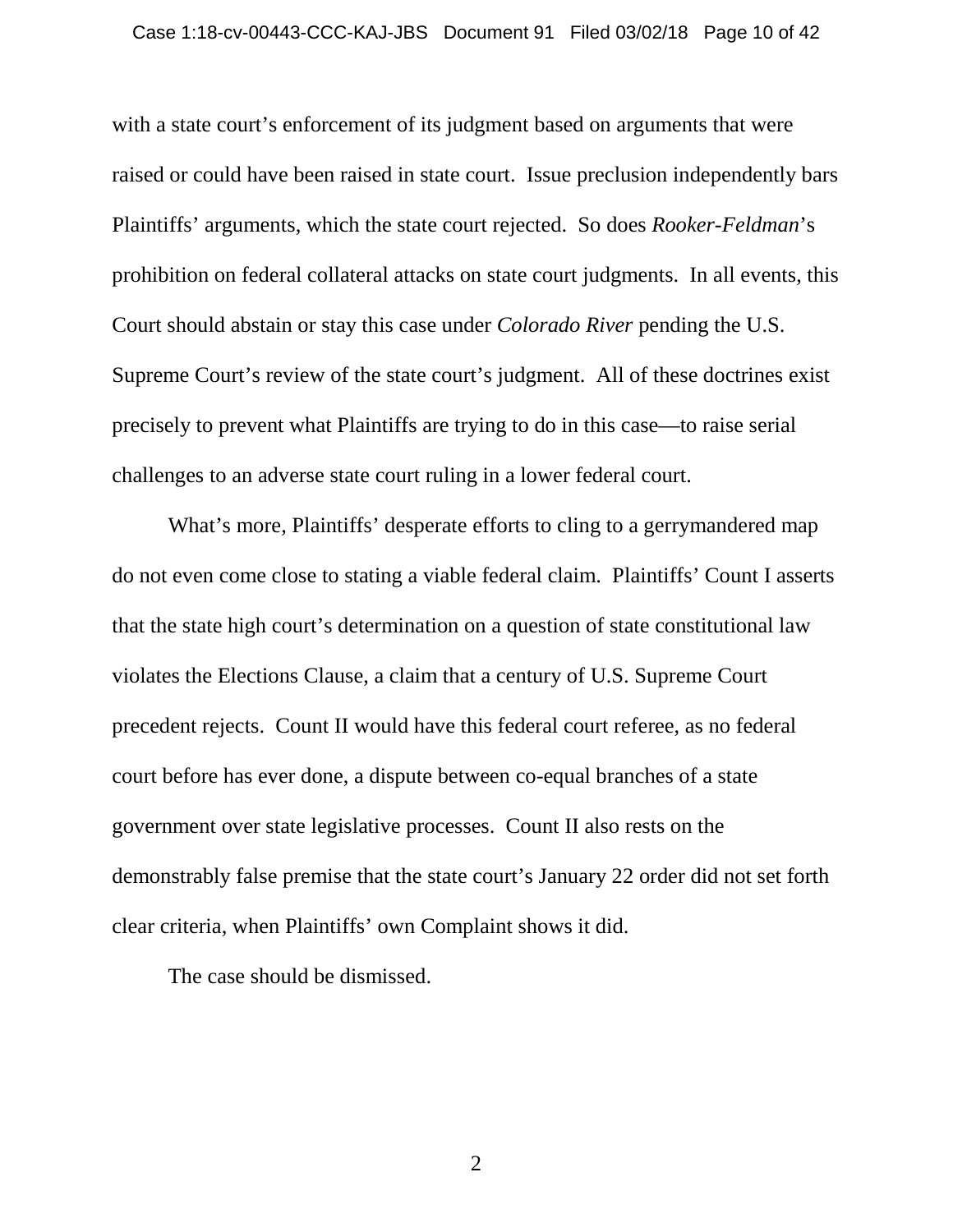#### **STATEMENT OF FACTS AND PROCEDURAL HISTORY**

Plaintiffs are two Pennsylvania state senators ("State Plaintiffs") and eight Pennsylvania congressmen ("Congressional Plaintiffs"). They filed this action on February 22, 2018, collaterally attacking the Pennsylvania Supreme Court's judgment and remedy in Intervenors' ongoing state court action challenging Pennsylvania's 2011 congressional map. *See* Compl. ¶ 1 (ECF No. 1). Both the 2011 map and the state court proceedings are described more fully in Intervenors' concurrently filed opposition to Plaintiffs' motion for a preliminary injunction.

Plaintiffs' Complaint asserts two claims under the federal Elections Clause, U.S. Const. art. I, § 4. Count I directly challenges the Pennsylvania Supreme Court's decision that the 2011 map violates the Pennsylvania Constitution. It asserts that the state court "impermissibly usurped" the General Assembly's power under the Elections Clause by imposing "mandatory redistricting criteria found nowhere in Pennsylvania's Constitution." Compl. ¶¶ 99, 103. Count II challenges an aspect of the Pennsylvania Supreme Court's remedial process. It asserts that the state court, upon striking down the 2011 map, failed to give the General Assembly an "adequate opportunity to enact a remedial plan." *Id.* at 37.

On March 1, 2018, this Court granted Intervenors' motion to intervene.

#### **QUESTIONS PRESENTED**

1. Should this case be dismissed for lack of standing?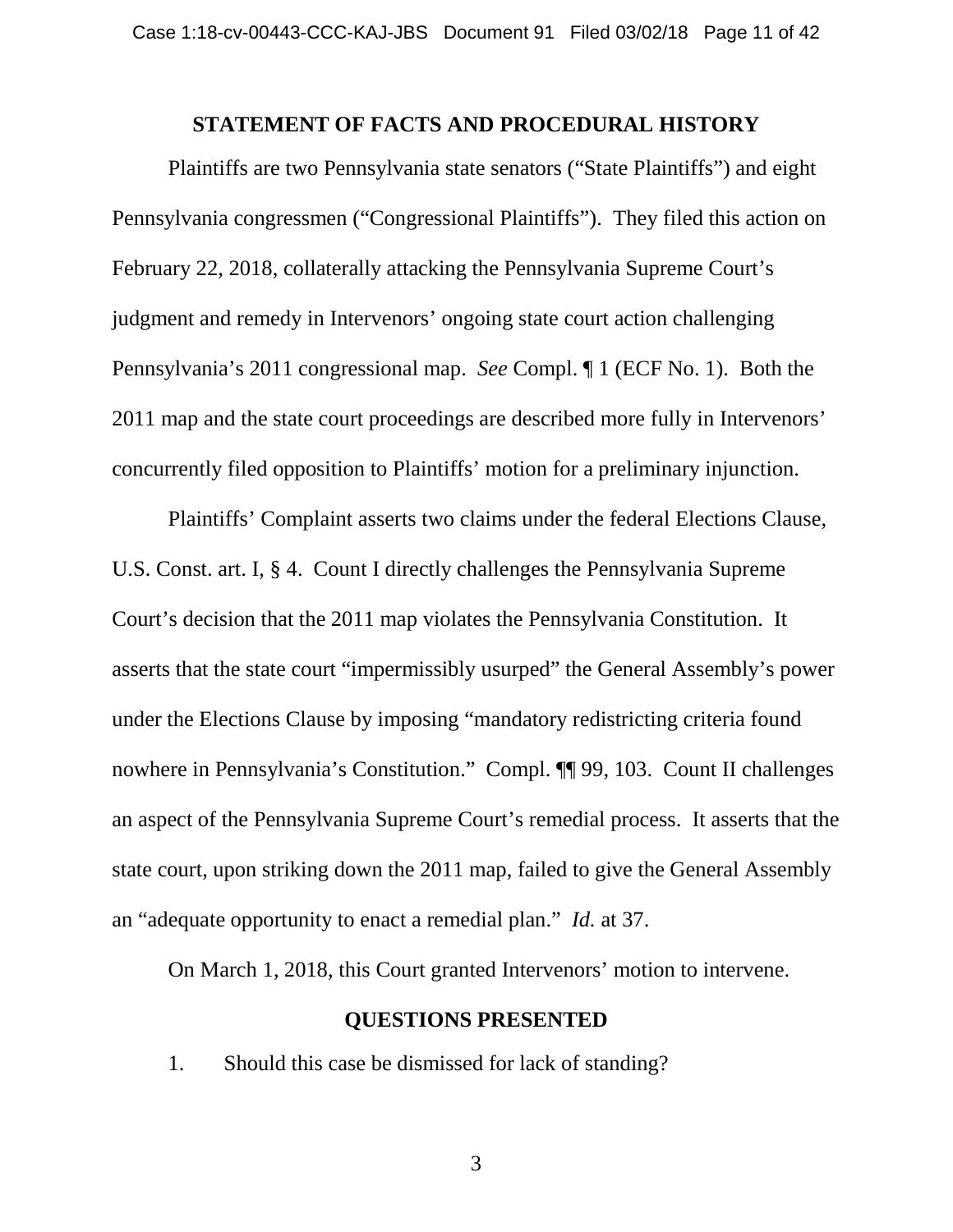- 2. Should this Court abstain under *Pennzoil*?
- 3. Are Plaintiffs' arguments barred by issue preclusion?
- 4. Are Plaintiffs' Elections Clause arguments judicially estopped?
- 5. Should the Court abstain or stay this action under *Colorado River*?
- 6. Does this Court lack jurisdiction under the *Rooker-Feldman* doctrine?
- 7. Does the Complaint fail to state a claim under the Elections Clause?

## **ARGUMENT**

A Rule 12(c) motion for judgment on the pleadings is judged by the "same standards" as a motion to dismiss under Rule 12(b).<sup>1</sup> See Revell v. Port. Auth. of *N.Y. & N.J.*, 598 F.3d 128, 134 (3d Cir. 2010).

"To survive a [Rule 12(b)(6)] motion to dismiss, a complaint must contain sufficient factual matter, accepted as true, to 'state a claim to relief that is plausible on its face.'" *Pearson v. Sec'y Dep't of Corr.*, 775 F.3d 598, 604 (3d Cir. 2015)

 $<sup>1</sup>$  At the March 1 scheduling conference, the Court directed Intervenors to file a</sup> Rule 12(c) motion rather than a Rule 12(b) motion. Courts allow intervenors to file a Rule 12(b) motion after having submitted a proposed answer with their motion to intervene, as required by Rule 24(c). *See, e.g.*, *Hallmark Cards, Inc. v. Lehman*, 959 F. Supp. 539, 541 n.1 (D.D.C. 1997) (noting that "an intervenor may move to dismiss a proceeding" because "[t]he intervenor is to be treated as if it were an original party to the claim once the intervention has been allowed," and granting intervenor's motion to dismiss after intervenor had submitted proposed answer with its motion to intervene (see ECF No. 13, Case No. 95-318 (D.D.C.)). In any event, the distinction is immaterial because the standards are the same.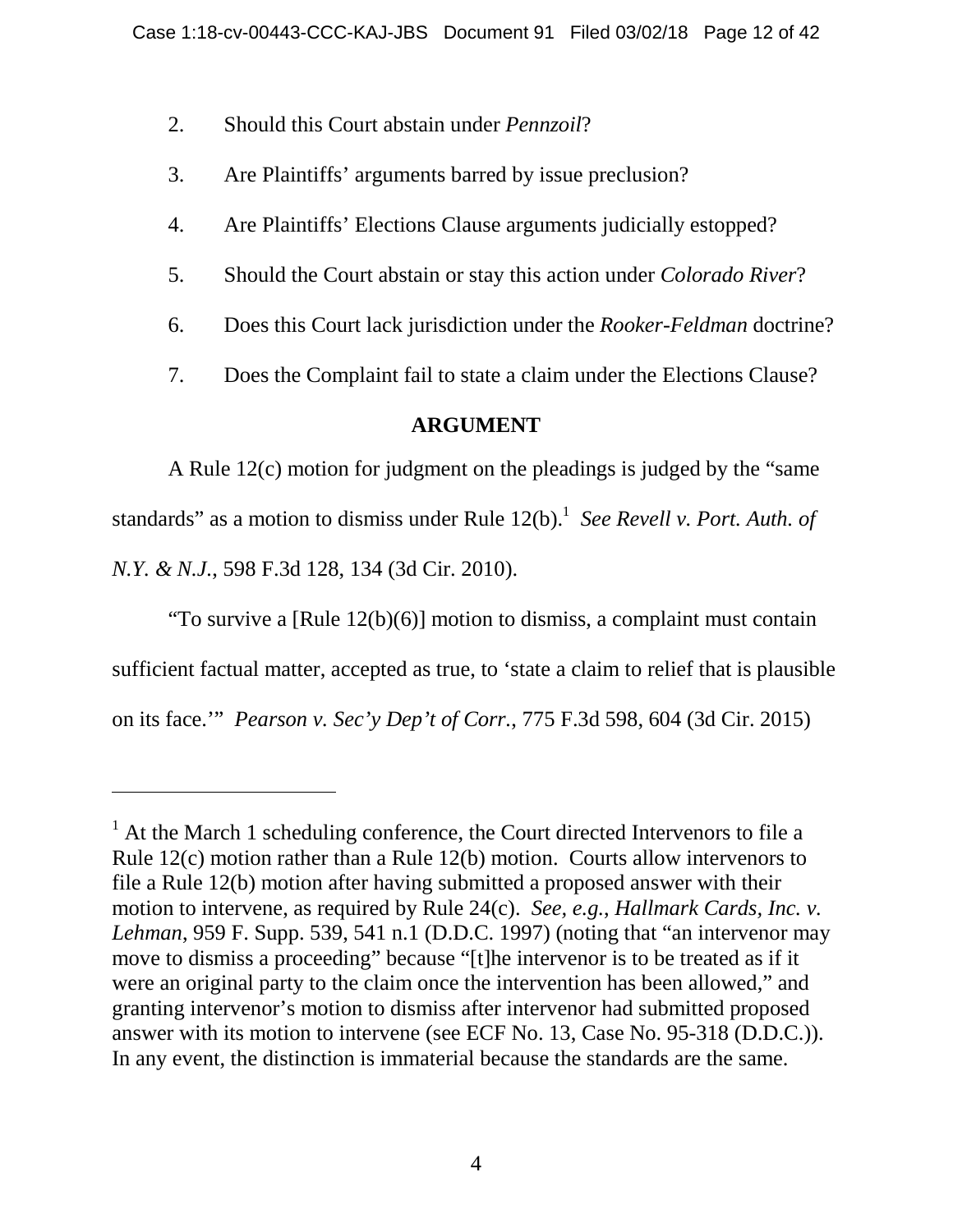(quoting *Ashcroft v. Iqbal*, 556 U.S. 662, 678 (2009) (quoting *Bell Atl. Corp. v. Twombly*, 550 U.S. 544, 570 (2007)). "A claim is facially plausible when the facts alleged in the complaint allow a court to draw a reasonable inference that the defendant is liable." *Id.* "However, mere threadbare recitals of the elements of a cause of action, supported by conclusory statements, are insufficient to survive a motion to dismiss." *Id.* (quotations and alterations omitted).

"[T]he standard is the same when considering a facial attack under Rule 12(b)(1)." *In re Horizon Healthcare Servs. Inc. Data Breach Litig.*, 846 F.3d 625, 633 (3d Cir. 2017) (quotations omitted). "Thus, to survive a motion to dismiss for lack of standing, a complaint must contain sufficient factual matter that would establish standing if accepted as true." *Id.* (quotations and alterations omitted). By contrast, in a "a factual challenge, no presumptive truthfulness attaches to [the] plaintiff's allegations." *Id.* (quotations and alterations omitted).

#### **I. Plaintiffs Lack Standing**

"The doctrine of standing … involves both constitutional limitations on federal-court jurisdiction and prudential limitations on its exercise." *Kowalski v. Tesmer*, 543 U.S. 125, 128 (2004) (quotations omitted). To establish Article III standing, a plaintiff must prove (1) injury-in-fact, (2) traceable to the defendant's conduct, and (3) redressable by a favorable ruling. *Lujan v. Defs. of Wildlife*, 504 U.S. 555, 560 (1992). Prudential limitations further require that a plaintiff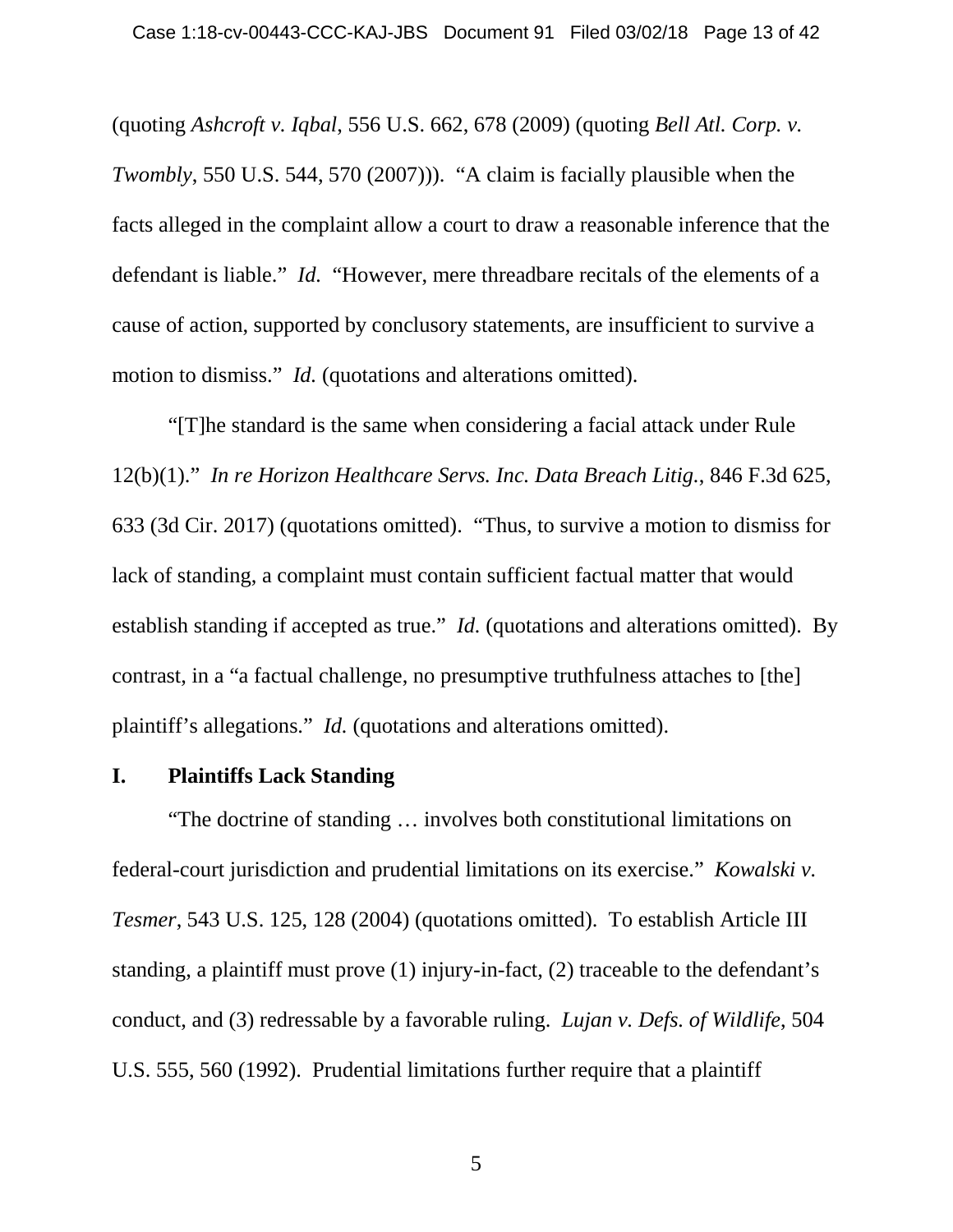"generally must assert his own legal rights and interests, and cannot rest his claim to relief on the legal rights or interests of third parties." *Kowalski*, 543 U.S. at 128 (quotations omitted). Here, all Plaintiffs lacks Article III and prudential standing.

#### **A. Plaintiffs Lack Prudential Standing**

All Plaintiffs lack prudential standing because their claims "rest … on the legal rights or interests of third parties." *Kowalski*, 543 U.S. at 129 (quotations omitted). "Even if an injury in fact is demonstrated, the usual rule is that a party may assert only a violation of its own rights." *Virginia v. Am. Booksellers Ass'n, Inc.*, 484 U.S. 383, 392 (1988). But Plaintiffs' claims are predicated solely on the General Assembly's purported rights under the Elections Clause, and nothing more. They argue that the Pennsylvania Supreme Court "usurped" the *General Assembly's* redistricting power under the Elections Clause and gave the *General Assembly* "insufficient time" to enact a remedial map after striking down the 2011 map. Compl. ¶¶ 103, 113. Plaintiffs here are not the General Assembly.

The Court must apply the "usual rule" here, *Am. Booksellers Ass'n*, 484 U.S. at 392, because there is no "'hindrance' to the possessor's ability to protect his own interests," *Kowalski*, 543 U.S. at 129; *see Purpura v. Christie*, 687 F. App'x 208, 210 (3d Cir. 2017) ("[T]o establish third-party standing, a litigant *must*  demonstrate … some hindrance to the third party's ability to protect his or her own interests.") (emphasis added). The General Assembly is a separate defendant in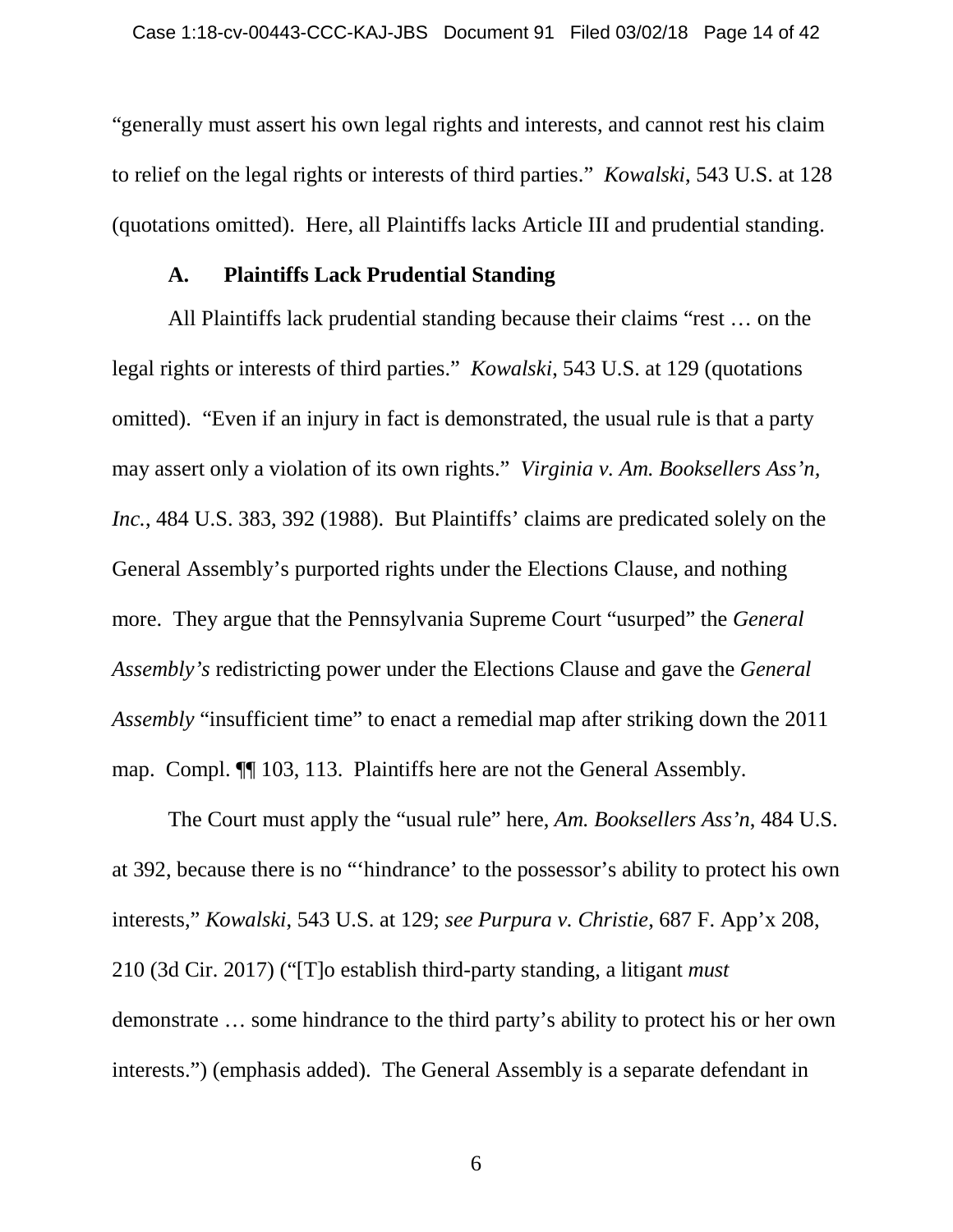the state court action (as are the leaders of both chambers); it is represented there by separate counsel; and it litigated to protect its own institutional interests. For instance, the General Assembly filed a brief in state court successfully asserting legislative privilege "to defend and safeguard the constitutionally-endowed [rights] of the Legislative Branch."<sup>2</sup> Because Plaintiffs seek to "assert[] the legal rights of others" who are capable of protecting themselves, prudential limitations "bar" Plaintiffs' claims. *Phila. Marine Trade Ass'n-Int'l Longshoremen's Ass'n Pension Fund v. C.I.R.*, 523 F.3d 140, 145 (3d Cir. 2008).

Dismissing for lack of prudential standing here is required not only by the law, but by common sense. The Court should not permit a collateral attack on the judgment of a state court by parties who assert only the purported rights of the state legislature, which was fully represented in the state court action.

## **B. Plaintiffs Lack Cognizable Injury**

Prudential standing aside, Plaintiffs do not and cannot establish any of the requirements for Article III standing. To begin with, no Plaintiff has injury-in-fact. State Plaintiffs claim injury in their official capacity as state legislators, alleging

 $2^2$  Br. of General Assembly in Supp. of Institutional Speech or Debate Privilege of the Legislative Branch and Other Privileges at 1 (Nov. 17, 2017), https://www.pubintlaw.org/wp-content/uploads/2017/06/2017-11-17-General-Assembly-Brief.pdf.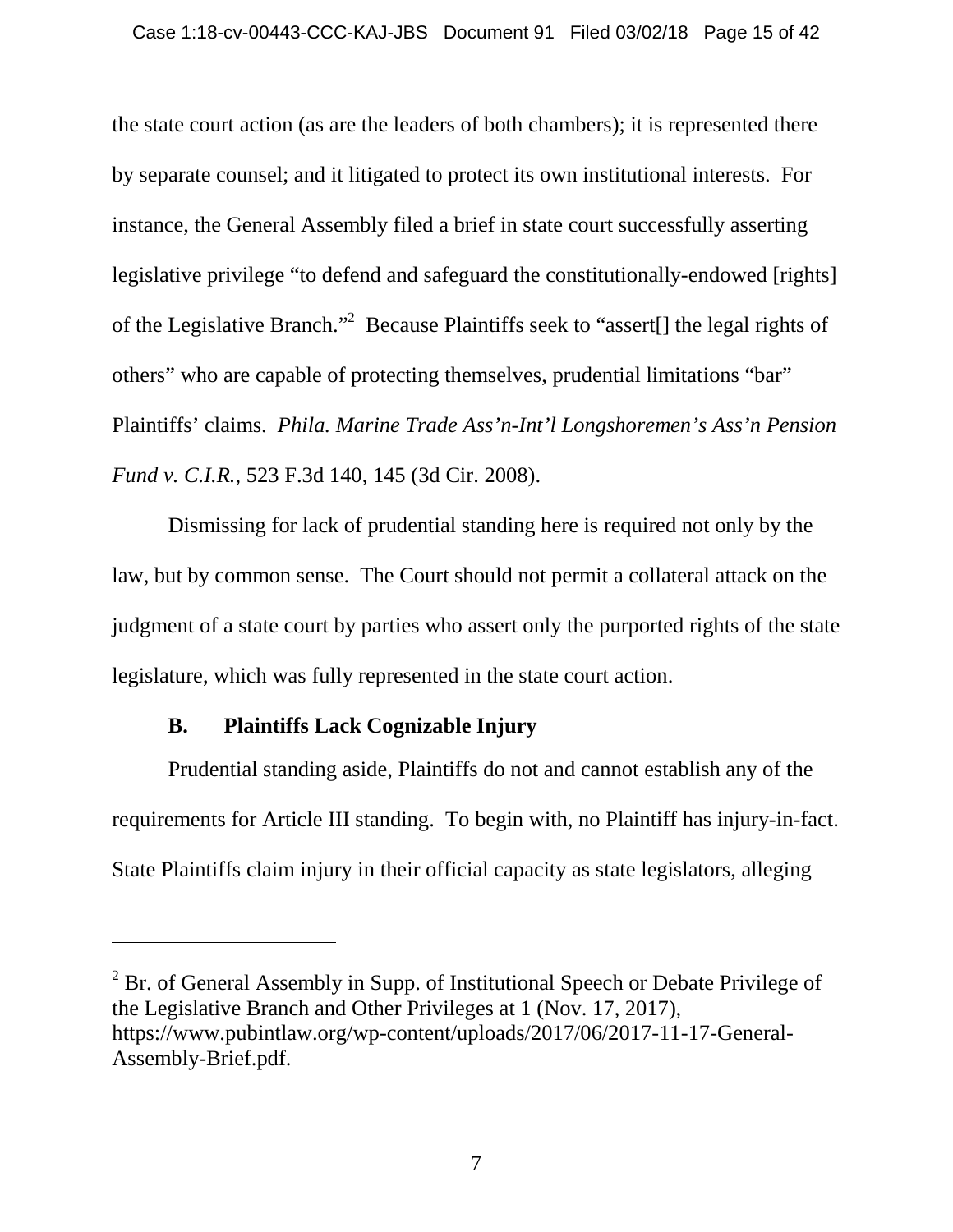"usurpation" of their powers and a purported failure to give adequate opportunity to exercise those powers. Compl. ¶¶ 93-117. But it is firmly established that individual legislators lack standing to bring claims based on such injuries. In *Raines v. Byrd*, 521 U.S. 811 (1997), the Supreme Court held that individual legislators lack standing to sue over purported usurpations of legislative power unless they *personally* could have changed the legislative outcome but-for the usurpation. Absent a showing that their personal "votes would have been sufficient to defeat (or enact) a specific legislative Act," *Common Cause of Pa. v. Pennsylvania*, 558 F.3d 249, 265-67 (3d Cir. 2009) (quotations omitted), individual legislators cannot "tenably claim a 'personal stake' in the suit," *Ariz. State Legislature v. Ariz. Independent Redistricting Comm'n*, 135 S. Ct. 2652, 2664-65 (2015). Here, State Plaintiffs do not allege and cannot establish that their two votes "would have been sufficient" to pass either the old map or any new map. *Id.* Their claims thus are squarely foreclosed under *Raines* and its progeny.

Congressional Plaintiffs fare no better. "A legislative representative suffers no cognizable injury … when the boundaries of his district are adjusted by reapportionment." *City of Philadelphia v. Klutznick*, 503 F. Supp. 663, 672 (E.D. Pa. 1980). "While the voters in a representative's district have an interest in being represented, a representative has no like interest in representing any particular constituency. It is only the voters, if anyone, who are ultimately harmed." *Id.* The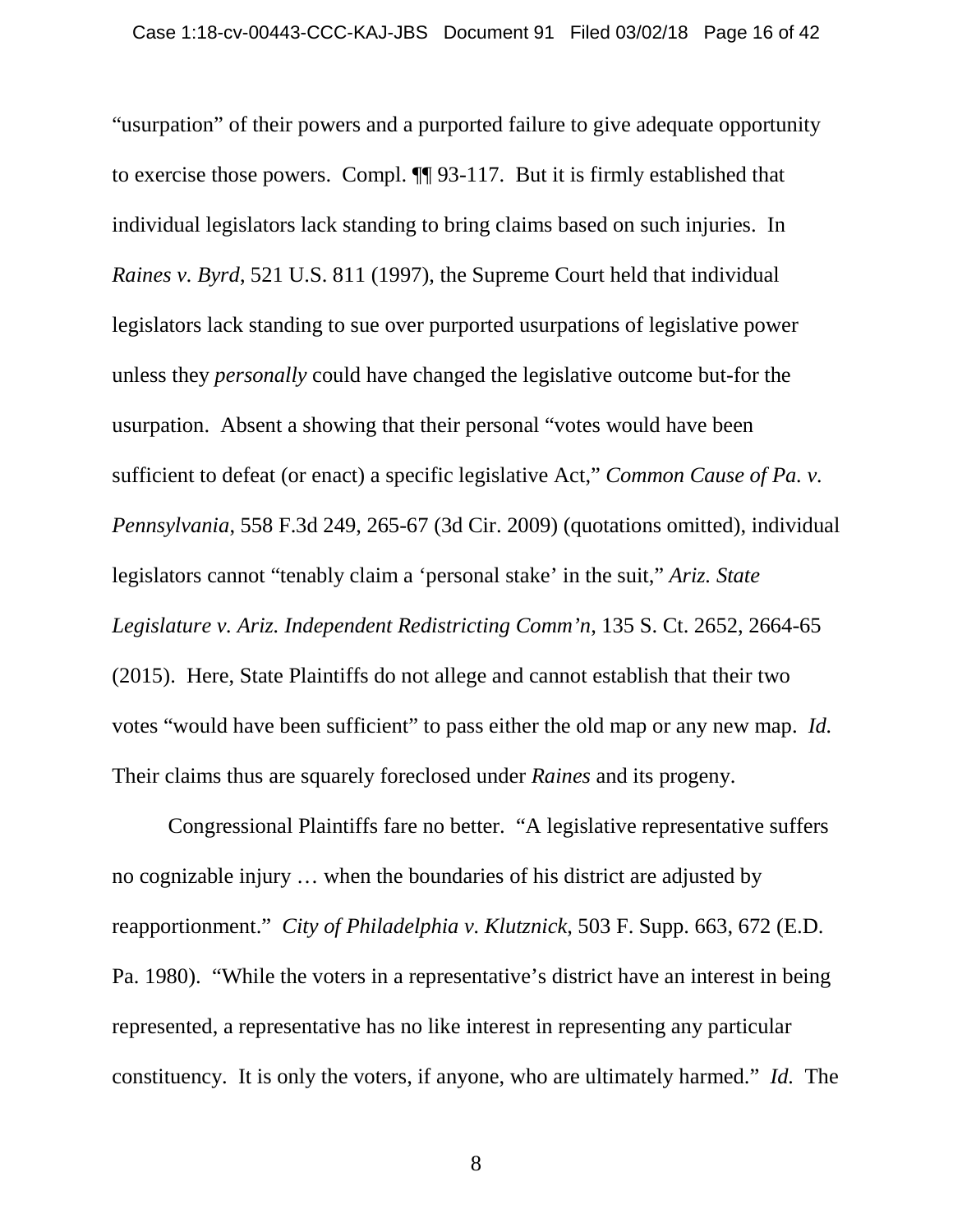affidavits submitted by three of the Congressional Plaintiffs bear this out. Each affidavit focuses on alleged hardships to specific voters or communities, but any such injuries must be asserted by these voters; Congressional Plaintiffs lack any particularized interest. Nor do Congressional Plaintiffs allege that they have suffered personal injury from the expenditure of campaign funds. The Complaint (but not the affidavits) assert the congressmen have spent money running for reelection in their old districts, but that money was spent by their "campaign committees," which are separate legal entities. The Complaint contains no facts alleging that Congressional Plaintiffs themselves have suffered financial harm.

*Lance v. Coffman*, 549 U.S. 437 (2007) (per curiam), is instructive. There, the Colorado Supreme Court had held that the state legislature's congressional map violated the state constitution and imposed a court-drawn map instead. *Id.* Just like here, a new group of plaintiffs filed a federal lawsuit alleging that the state court's decision violated the Elections Clause. *Id.* And like here, the Colorado General Assembly had been a party to the state action, but was not a party to the new federal case. *Id.* The U.S. Supreme Court held that the federal plaintiffs lacked Article III standing to bring claims under the Elections Clause. *Id.* at 441- 42. The Court distinguished prior cases that had entertained Elections Clause challenges, because "[e]ach of [those] cases was filed by a relator on behalf of the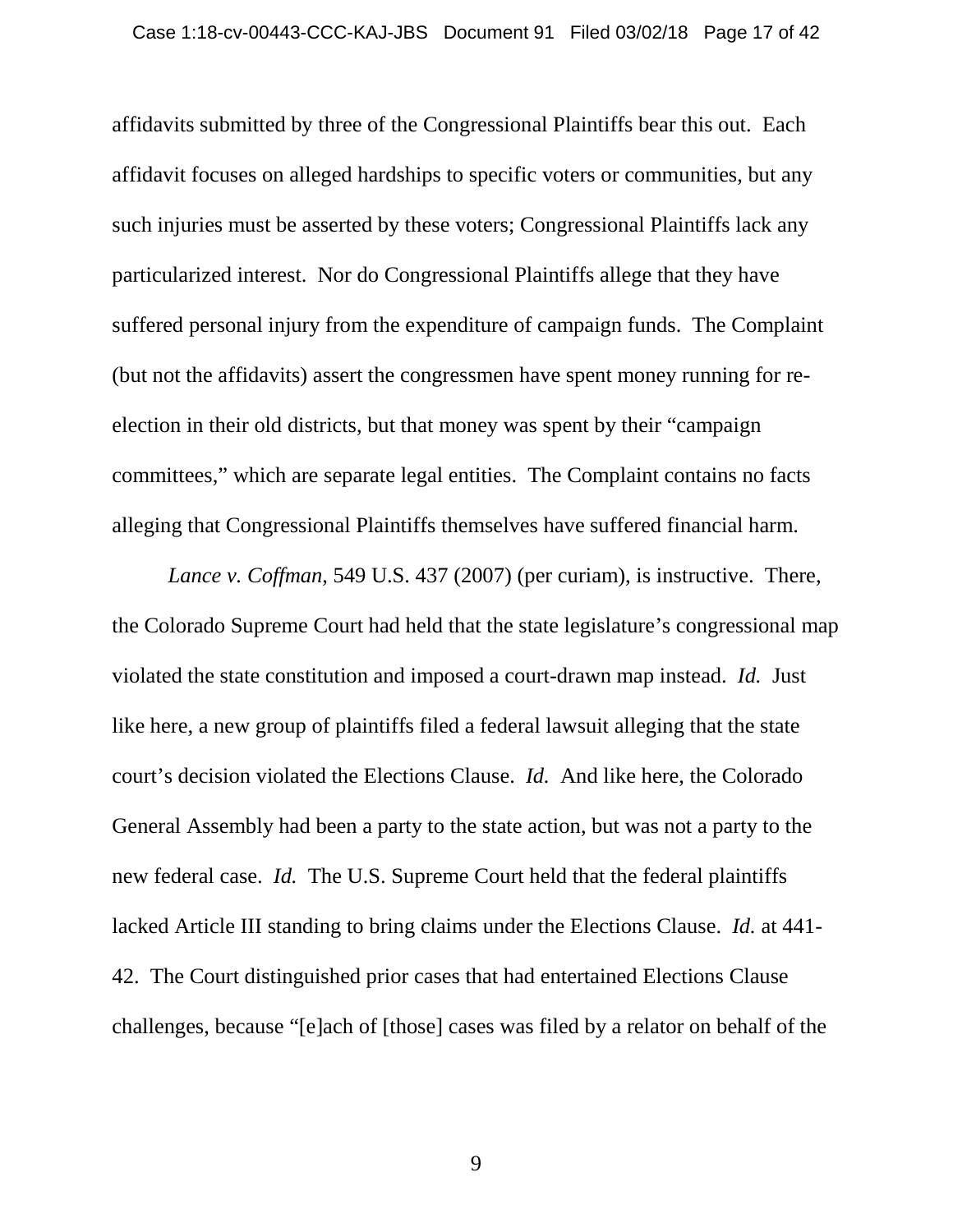State rather than private citizens acting on their own behalf." *Id.* at 442. So too here.

#### **C. Plaintiffs Have Not Pled Causation as to Count II**

Even if Plaintiffs had injury-in-fact, they fail to plead any facts that could establish causation as to Count II of the Complaint. To plead Article III standing, Plaintiffs must plausibly allege that the constitutional violation was a "but for" cause of their purported injuries. *Finkelman v. Nat'l Football League*, 810 F.3d 187, 193 (3d Cir. 2016). For Count II, they must establish that the failure to give the General Assembly "an adequate opportunity to enact a remedial map" was a but-for cause of Congressional Plaintiffs' loss of their old districts and the usurpation of State Plaintiffs' (purported) rights to pass a congressional map. Compl. at p. 37.

Plaintiffs' theory of harm requires an attenuated chain of causation involving third parties (the General Assembly and the Governor) that Plaintiffs do not even attempt to plead in the Complaint. Plaintiffs could establish causation only if the General Assembly would have passed a new plan, and the Governor would have signed it, had the General Assembly been given more time. What's more, Congressional Plaintiffs must plead that the General Assembly and the Governor would have reached agreement on a remedial map that substantially preserved Congressional Plaintiffs' old districts. Otherwise, Congressional Plaintiffs would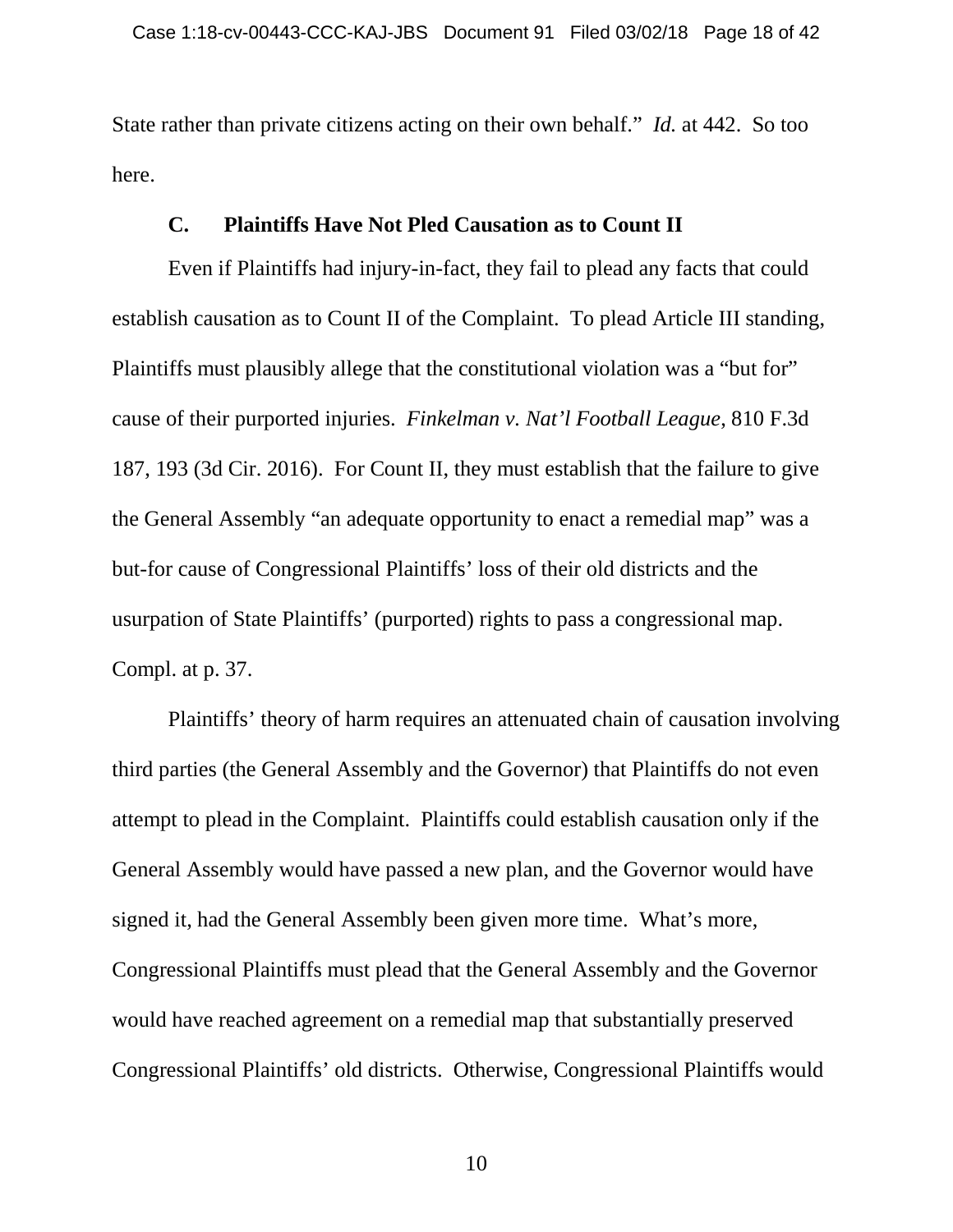have suffered the same injury—the loss of their own districts—even if the General Assembly had been given more time.

Critically, however, the Complaint does not contain a single allegation—not one—that could establish the General Assembly, if given "adequate" time, would have reached agreement on a new map with the Governor. Plaintiffs do not even say what "adequate" time is. And they certainly do not allege that the General Assembly and the Governor would have agreed to a new map that substantially preserved the old, gerrymandered districts. Nor could they. The absence of such essential allegations is fatal: "to survive a motion to dismiss for lack of standing, a plaintiff must allege facts that affirmatively and plausibly suggest" it has met each of the three standing elements. *Finkelman*, 810 F.3d at 194.

Moreover, a plaintiff's burden to establish standing is "substantially more difficult" where, as here, "[t]he existence of one or more of the essential elements of standing depends on the unfettered choices made by independent actors." *Lujan*, 504 U.S. at 562. The plaintiff must "adduce facts showing that those choices have been or will be made in such manner as to produce causation and permit redress ability of injury." *Id*. Congressional Plaintiffs adduce no facts showing that the General Assembly and the Governor, with more time and left "unfettered," would have agreed to a remedial map that substantially preserved the 2011 map's gerrymandered districts. The Governor publicly pledged that he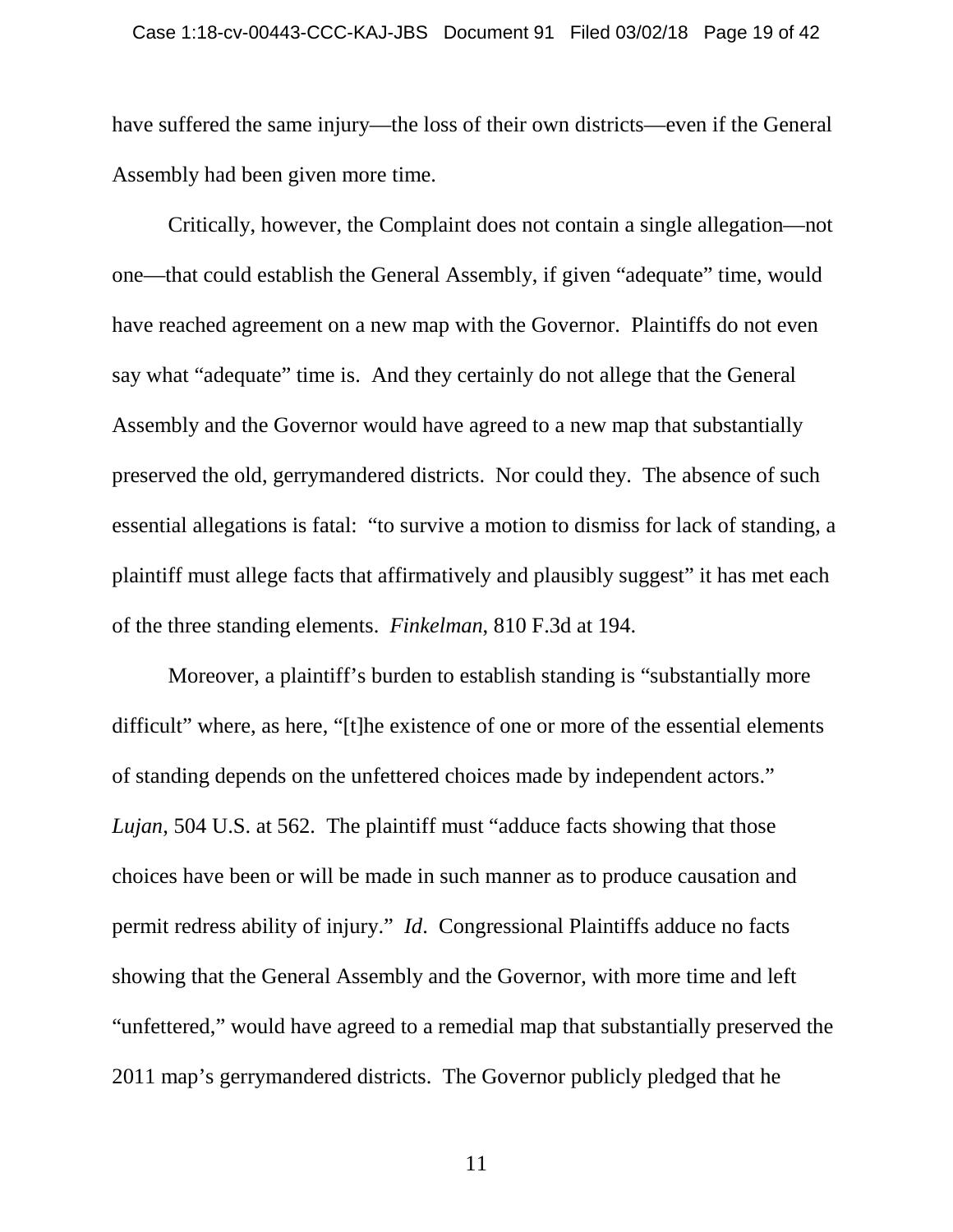would not sign any new map that was a "partisan gerrymander." Tom Wolf, *It's Time to Fix Gerrymandered Maps*, Daily Kos, Jan. 24, 2018. No matter how much time the Pennsylvania Supreme Court gave the Legislature, the Governor was not going to agree a new map that prevented Congressional Plaintiffs' purported injuries by preserving the old map. The Complaint does not and cannot allege any fact to the contrary.

#### **D. Plaintiffs' Alleged Injuries Are Not Redressable**

Nor are Congressional Plaintiffs' purported injuries redressable by this Court. To redress Plaintiffs' injuries, this Court would have to reinstate the 2011 map's districts that the state's highest court held violate the state constitution. This Court cannot grant such relief. In addition to foundational principles of federalism, a federal statute bars this Court from ordering congressional elections under a map that was not enacted "in the manner provided by [state] law."  $2 \text{ U.S.C.}$  § 2a(c). Under this provision, a congressional map is enacted "in the manner provided by state law" where it is "established … in whatever way [states] may have provided by their constitution and by their statutes." *Ariz. State Legislature*, 135 S. Ct. at 2669 (quotations omitted). The 2011 map was not established in a way that complies with the state constitution, and it therefore is not valid map for purposes of § 2a(c). This Court accordingly cannot reinstate the old districts. They are gone for good.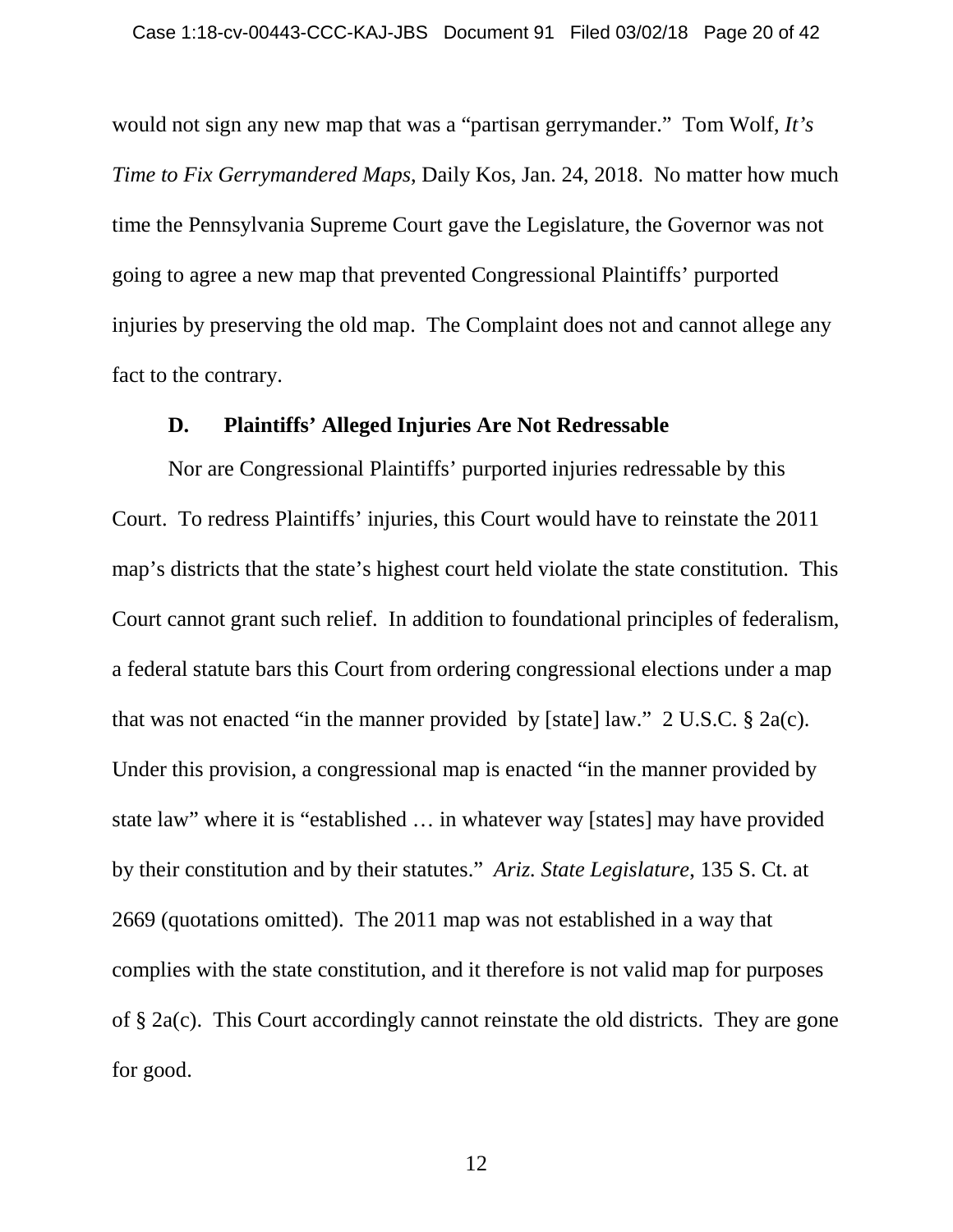In fact, if this Court were to enjoin use of the state court's remedial map, it would only exacerbate the Congressional Plaintiffs' purported injuries. They would suddenly find themselves running in at-large elections pursuant to 2 U.S.C. § 2a(c)(5). That statute mandates at-large elections where (i) a state lost a congressional seat from the prior decade's reapportionment (as occurred in Pennsylvania); (ii) the state does not have a congressional map enacted "in the manner provided by the law thereof"; and (iii) "there is no time for either the State's legislature or the courts to develop one." *Branch v. Smith*, 538 U.S. 254, 275 (2003) (plurality op.).

At-large elections would exacerbate, not eliminate, Congressional Plaintiffs' purported injuries from the loss of their old, gerrymandered districts.

#### **II. This Lawsuit Is Jurisdictionally and Procedurally Barred**

Beyond the lack of standing, at least five additional independent jurisdictional and procedural bars doom this lawsuit. A federal district court is not a proper forum to collaterally attack a state court judgment or the manner in which the state court effectuates its judgment. The only proper forum for such arguments is the U.S. Supreme Court, which has already once refused to grant a stay based on the arguments Plaintiffs present here. And the U.S. Supreme Court is now considering a second emergency stay application brought by Speaker Turzai and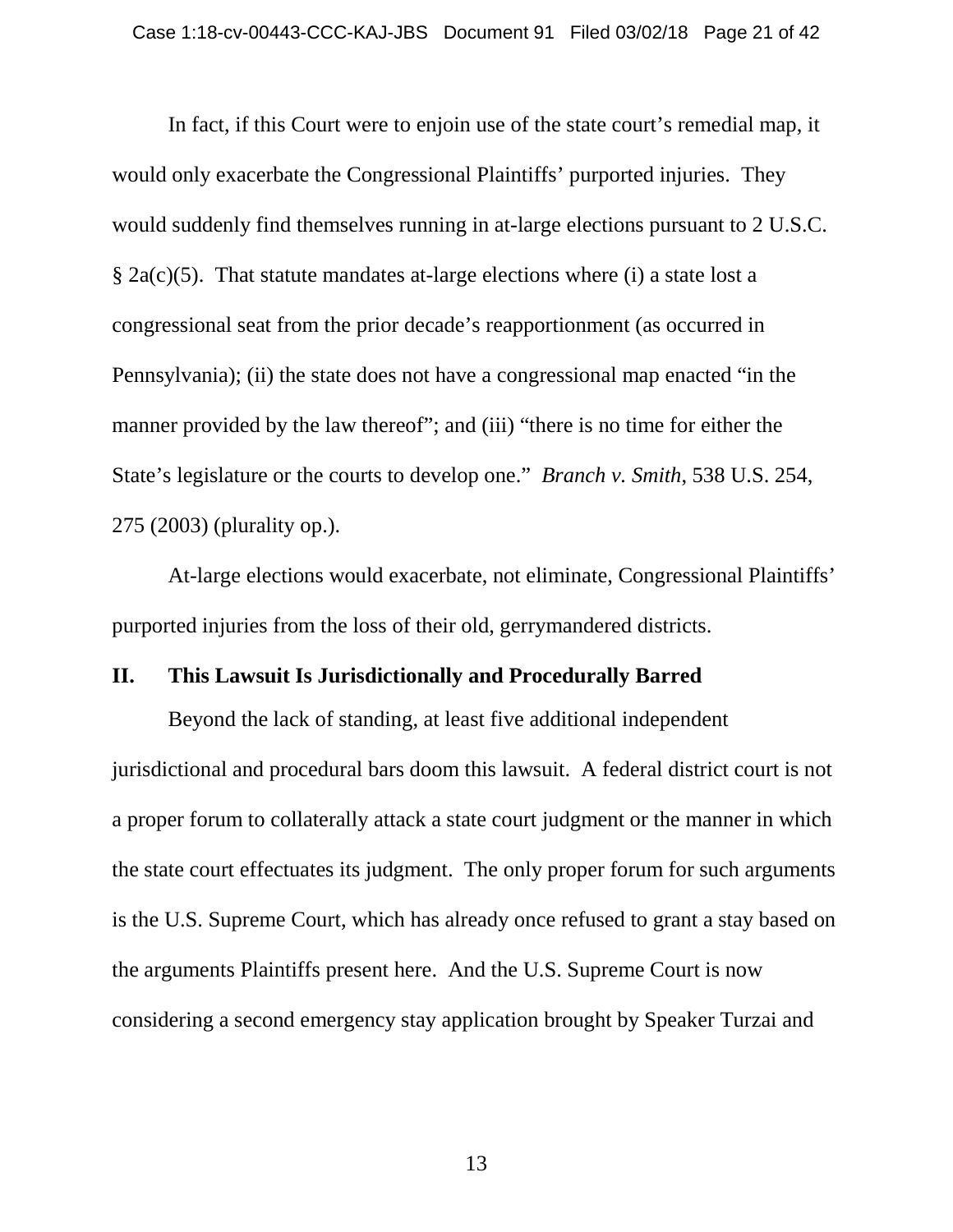Senator Scarnati. That stay application is a near carbon copy of Plaintiffs'

preliminary injunction brief here.

Relevant to several of the doctrines discussed below, Speaker Turzai and

Senator Scarnati's public statements make clear their close alignment with

Plaintiffs here and their attempt to use this lawsuit as a second bite at the apple:

- On February 5, after the U.S. Supreme Court denied their first emergency stay application, Speaker Turzai and Senator Scarnati issued a joint statement publicly announcing that they "may be compelled to pursue further legal action in federal court."<sup>3</sup>
- On February 7, Senator Scarnati declared: "If Pennsylvania justices decide to start drawing maps of Congressional districts, we view that as a federal issue, and we will go to federal court."<sup>4</sup>
- On February 9, Speaker Turzai said: "Once we see what the supreme court does, we will look at our other remedies, we may be very well back in federal court."<sup>5</sup>
- On February 16, the Senate's top lawyer, Drew Crompton, said that it was "'certainly probable' the GOP will take action in federal court" once a remedial map was adopted, but "the GOP legal team [was] figuring out who

<sup>3</sup> Katie Meyer, *Legislature's Plan Remains Hazy In PA Congressional Map-Redrawing*, Feb. 6, 2018, 90.5 WESA, http://wesa.fm/post/legislature-s-planremains-hazy-pa-congressional-map-redrawing#stream/0.

<sup>4</sup> Charles Thompson, *A reluctant Pa. legislature settles in for a map-making cram session*, Feb. 6, 2018, *PennLive*, goo.gl/yrMbYv.

<sup>5</sup> *Pa. Republican leaders meet challenge to redraw congressional districts*, FOX43, Feb. 9, 2018, goo.gl/cjwBH7.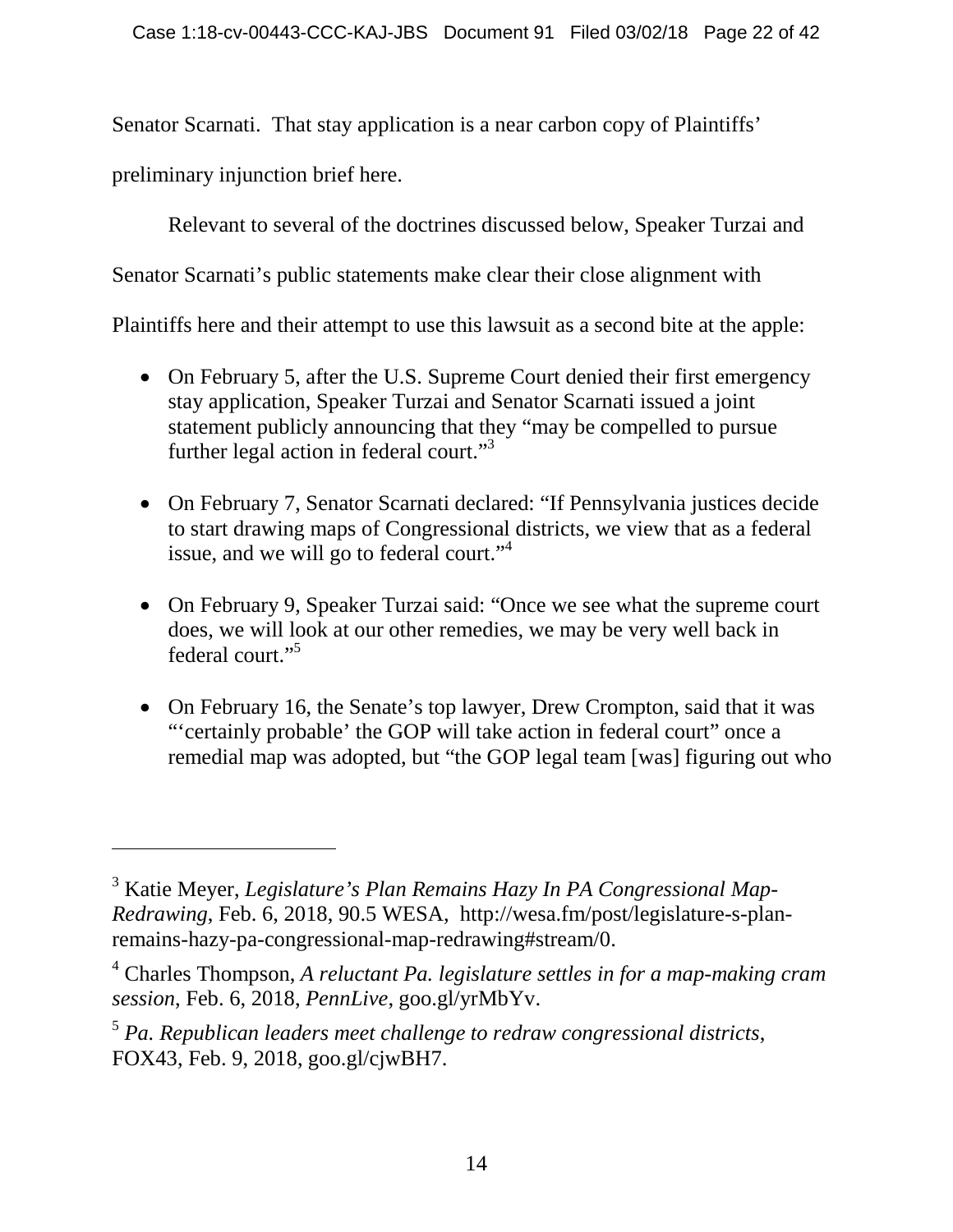it would name as a defendant in a new lawsuit, because it could not sue the state Supreme Court."<sup>6</sup>

- On February 20, Speaker Turzai said that he and Senator Scarnati were "preparing [a] challenge" that "would focus on 'jurisdictional issues."<sup>7</sup>
- On February 21, the day before this suit was filed, Speaker Turzai wrote in email to Republican members of the Pennsylvania House: "House and Senate Republican leadership will be initiating action in the Federal Court in the Middle District of Pennsylvania."<sup>8</sup>

Multiple federal abstention doctrines preclude precisely such collateral

attacks and vexatious litigation. Regardless, this Court would be required to

abstain even if the defendants in the Pennsylvania Supreme Court had had nothing

to do with this lawsuit.

## **A. This Court Must Abstain Under** *Pennzoil*

This Court must abstain under *Pennzoil Co. v. Texaco, Inc.*, 481 U.S. 1

(1987). In *Pennzoil*, after Texaco lost in state court, it filed a federal lawsuit

seeking to enjoin enforcement of the state court judgment, alleging that the state's

process for compelling compliance with the judgment violated the U.S.

Constitution. *Id.* at 13. The U.S. Supreme Court, citing "the importance to the

<sup>6</sup> Sam Levine, *Pennsylvania Republicans Plan Another Lawsuit To Fight Fix To Gerrymandering*, HuffPo, Feb. 16, 2018, goo.gl/gkcxvN.

<sup>7</sup> Jonathan Lai, *Pushing gerrymandering fight, Republicans prepare lawsuits challenging Pa. congressional map*, The Inquirer, Feb. 19, 2018, goo.gl/qGtY5n.

<sup>&</sup>lt;sup>8</sup> Email from Speaker Turzai to Republican House Members, Feb. 21, 2018, *available at* goo.gl/LmkaUv.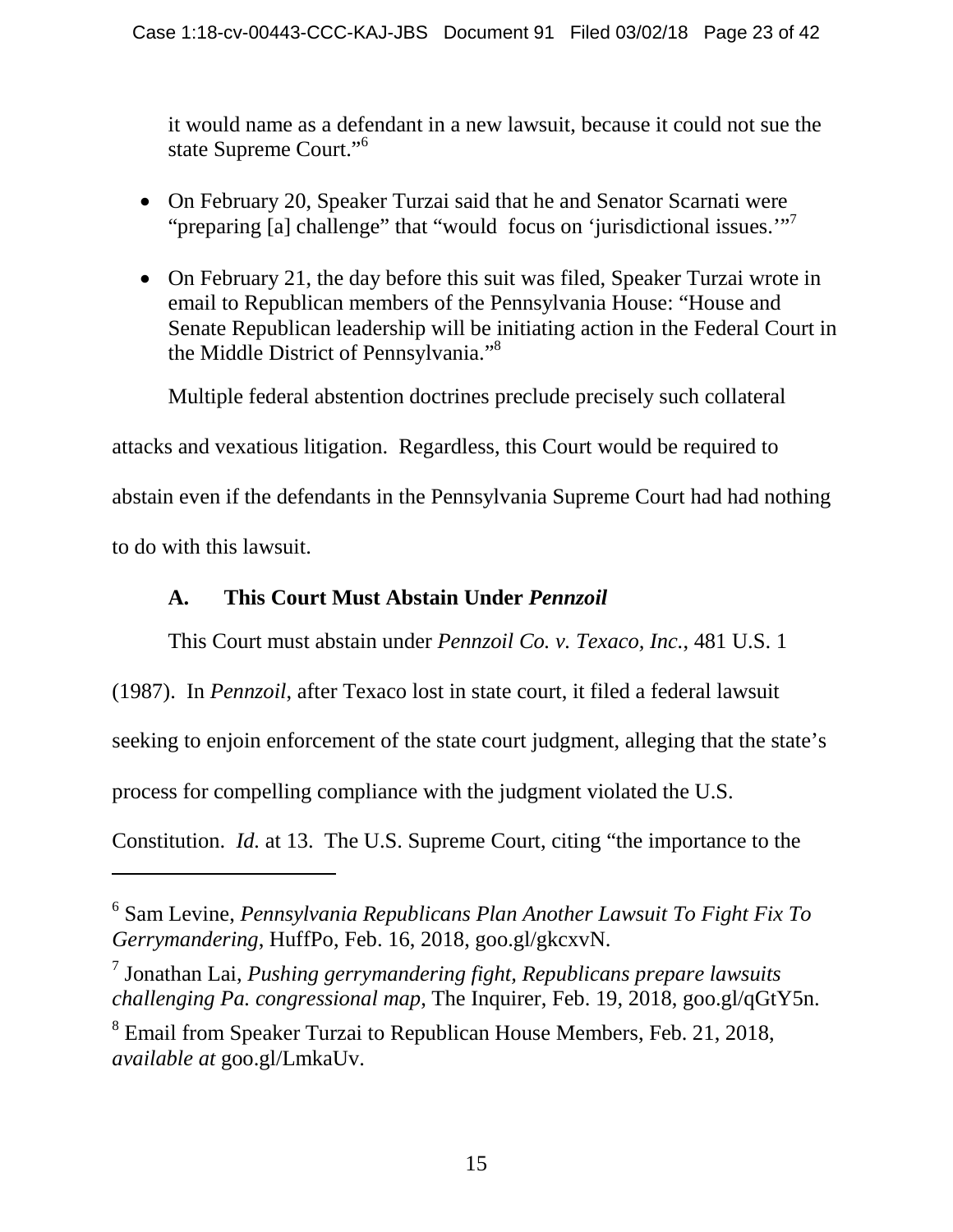States of enforcing the orders and judgments of their courts," held that the federal district court could not entertain the suit. *Id.* at 13. "[F]ederal injunctions" may not be used to "interfere with the execution of state judgments," particularly where the federal lawsuit "challenge[s] the very process by which [the state court] judgments were obtained" and the federal constitutional claim could have been raised in the state court action. *Id.* at 14-16. Under *Pennzoil*, it is "inappropriate for the federal court to proceed on an injunctive claim to render [a] state judgment nugatory." *Schall v. Joyce*, 885 F.2d 101, 110 (3d Cir. 1989); *see also Sprint Commc'ns, Inc. v. Jacobs*, 134 S. Ct. 584, 588 (2013) (*Pennzoil* applies where a federal challenge "implicate[s] a State's interest in enforcing the orders and judgments of its courts").

*Pennzoil* forbids the relief Plaintiffs seek here. Plaintiffs not only ask this Court to render the state court's judgment "nugatory," but Count II specifically challenges the "process" by which the state court enforced its decision and crafted a remedy. *Pennzoil*, 481 U.S. at 14. That is "precisely the type of" claim for which *Pennzoil* abstention is required. *Lazaridis v. Wehmer*, 591 F.3d 666, 671 (3d Cir. 2010). The proper forum for any federal constitutional challenge to the Pennsylvania Supreme Court's procedures for developing a remedial map was in the state court itself, or in the U.S. Supreme Court on direct review. "Were [this] District Court to grant [the] relief" Plaintiffs request, "it could readily be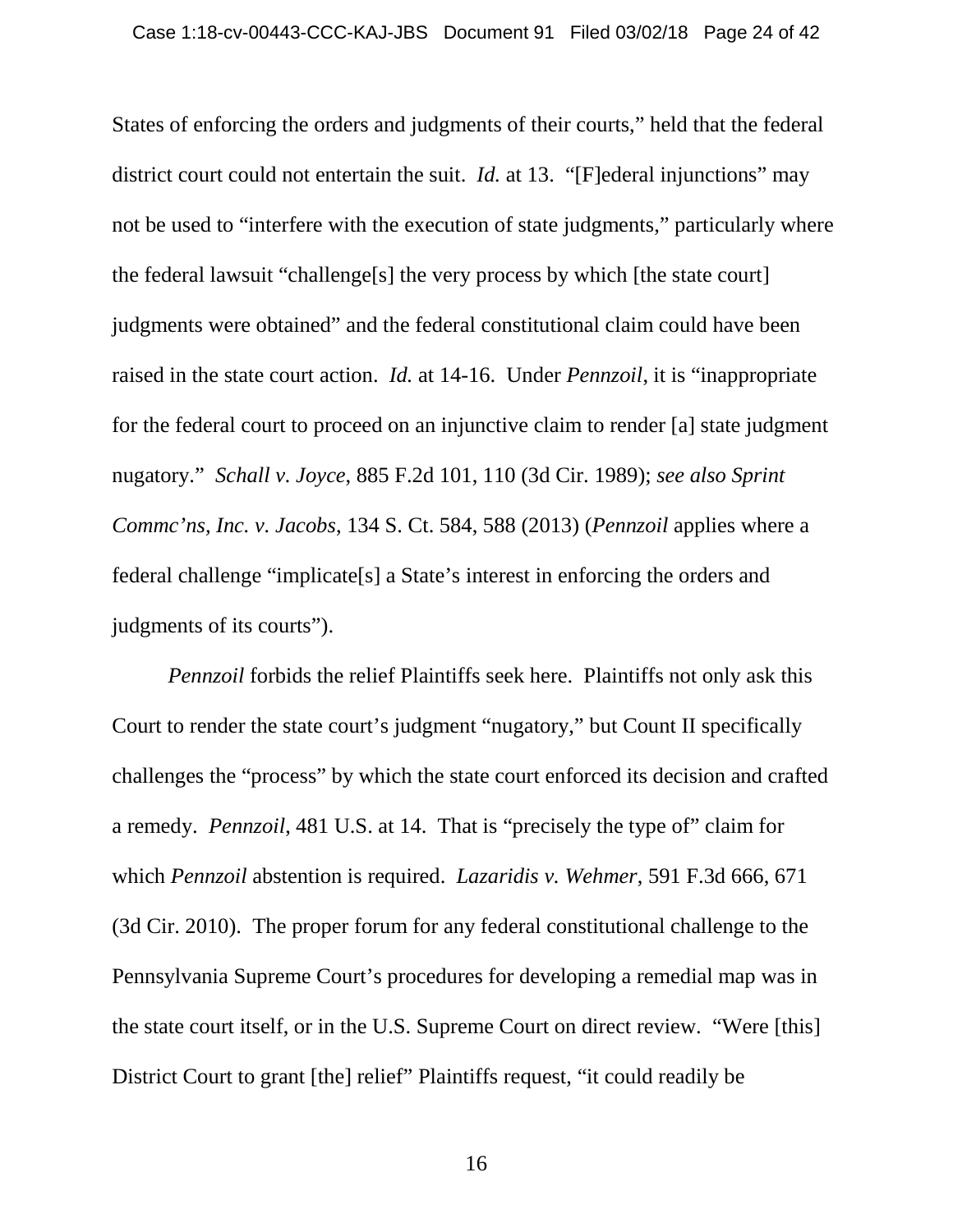interpreted as reflecting negatively upon the state court's ability"—and, indeed, the U.S. Supreme Court's ability—"to enforce constitutional principles." *Id.*

*Pennzoil* applies even though Plaintiffs were not formally parties in the state court action. *Pennzoil* is a form of *Younger* abstention, and numerous courts have held that *Younger* bars claims of federal plaintiffs whose interests are "inextricably intertwined with," or "essentially derivative" of, parties to a state court action. *Spargo v. N.Y. State Comm'n on Judicial Conduct*, 351 F.3d 65, 82-84 (2d Cir. 2003); *accord Cedar Rapids Cellular Tel., L.P. v. Miller*, 280 F.3d 874, 881 (8th Cir. 2002); *D.L. v. Unified Sch. Dist. No. 497*, 392 F.3d 1223, 1230-31 (10th Cir. 2004); *Citizens for a Strong Ohio v. Marsh*, 123 F. App'x 630, 636 (6th Cir. 2005).

Plaintiffs' interests are clearly "intertwined with" and "essentially derivative" of the interests of General Assembly, Speaker Turzai, Senator Scarnati, and the Republican congressional candidates who intervened in the state court action. *Spargo*, 351 F.3d at 82-84. Beyond Speaker Turzai and Senator Scarnati's clear role in orchestrating this lawsuit, *supra* pp.14-15, the sole premise of both Counts is that the state court violated the institutional rights of the General Assembly, a party to the state court action. Plaintiffs may not "interfere with the execution of [the] state judgment[]" based on a purported violation of the rights of a state court litigant who could have raised these arguments in state court. Settled "principles of comity" require this Court to abstain. *Pennzoil*, 481 U.S. at 13-14.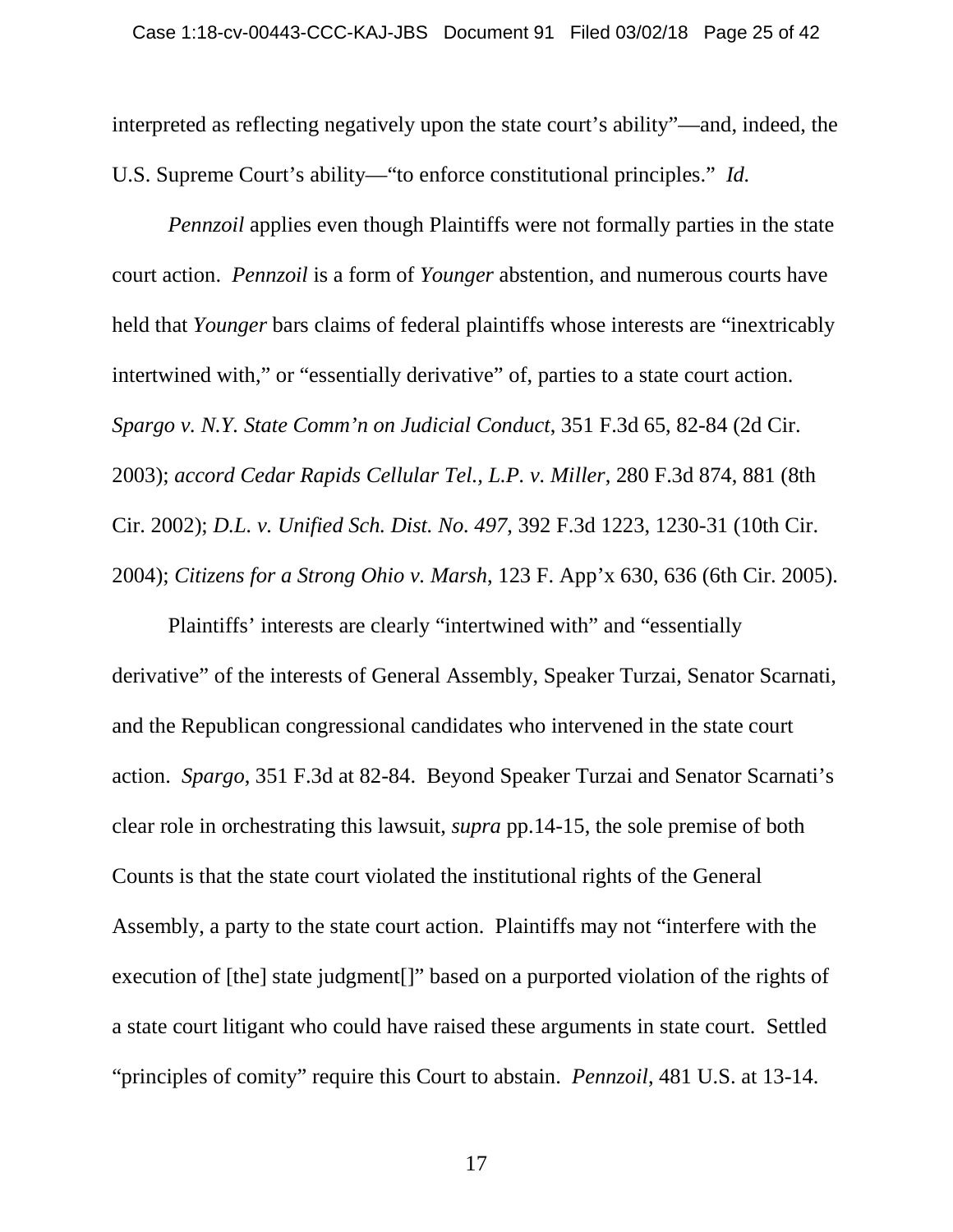#### **B. Plaintiffs' Arguments Are Barred by Issue Preclusion**

Issue preclusion independently bars Plaintiffs' claims. Under the full faith and credit statute, federal courts must "give res judicata effect to a state judgment to the extent the state would give its own prior judgment such effect." *Davis v. U.S. Steel Supply, Div. of U.S. Steel Corp.*, 688 F.2d 166, 170 (3d Cir. 1982) (citing 28 U.S.C. § 1738). When applied to a "state court judgment," collateral estoppel "not only reduce[s] unnecessary litigation and foster[s] reliance on adjudication, but also promote[s] the comity between state and federal courts that has been recognized as a bulwark of the federal system." *Allen v. McCurry*, 449 U.S. 90, 95-96 (1980); *see also Migra v. Warren City School Dist. Bd. of Educ.*, 465 U.S. 75, 81-84 (1984). These principles would be eminently well-served here.

Under Pennsylvania law, collateral estoppel applies if "(1) the issue decided in the prior case is identical to the one presented in the later action; (2) there was a final adjudication on the merits; (3) the party against whom the plea is asserted was a party or in privity with a party in the prior case; (4) the party or person privy to the party against whom the doctrine is asserted had a full and fair opportunity to litigate the issue in the prior proceeding; and (5) the determination in the prior proceeding was essential to the judgment." *Taylor v. Extendicare Health Facilities, Inc.*, 147 A.3d 490, 512 (Pa. 2016).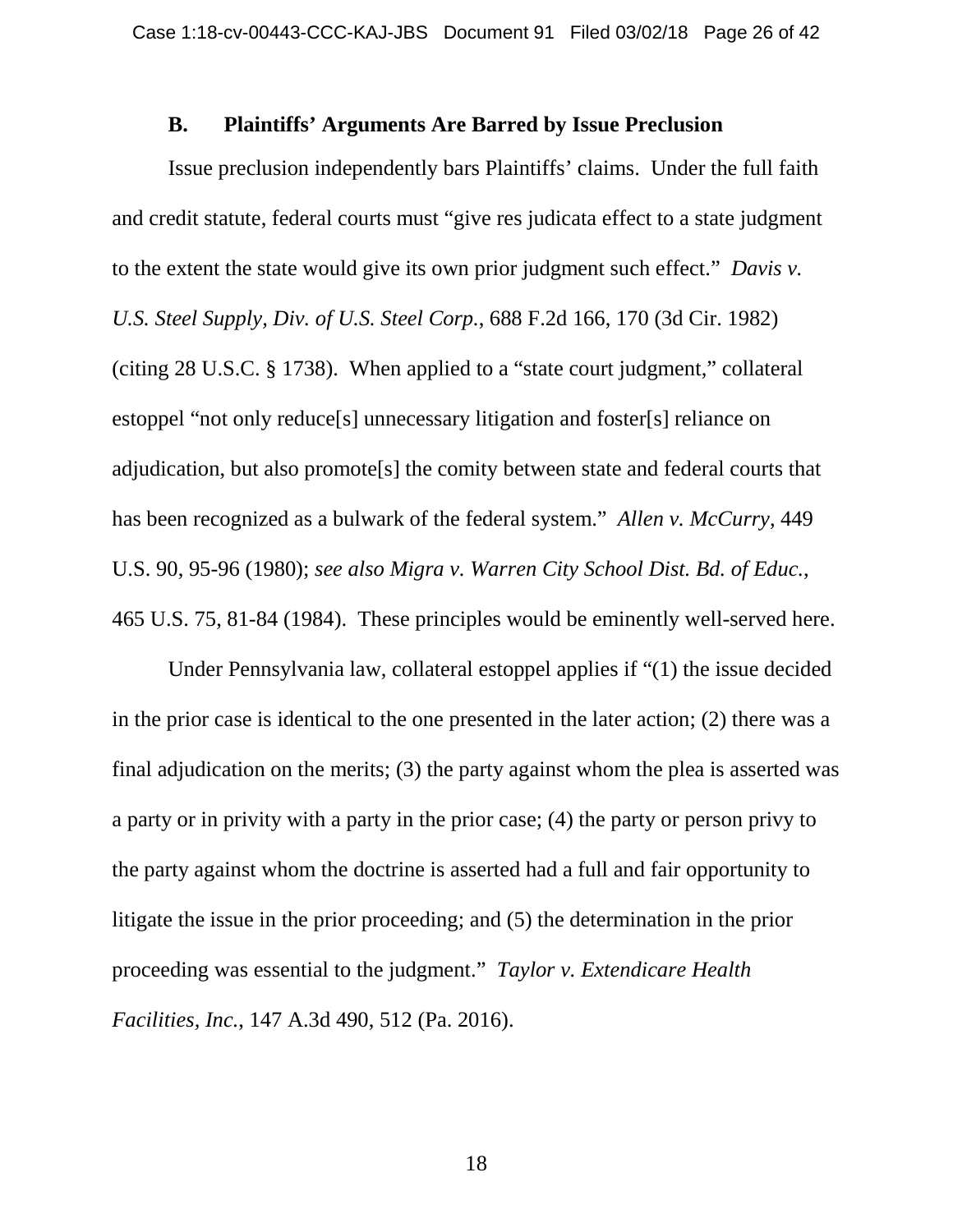Each requirement is satisfied here. After full briefing and argument, the Pennsylvania Supreme Court rejected Speaker Turzai and Senator Scarnati's Elections Clause arguments. 02/07/18 Op. 137 n.79 (ECF No. 1-2, 1-3). The state high court also rejected their arguments that the General Assembly lacked enough time to enact a new map. 2/19/18 Order 3 n.2, 5 n.6 (ECF No. 1-3, 1-4). The state court thus squarely ruled on the issues presented in this federal action, and the state court's rulings on these issues were essential to its judgment.

Plaintiffs are in privity with Speaker Turzai, Senator Scarnati, and the General Assembly for preclusion purposes. "Privity" in this context "is merely a word used to say that the relationship between one who is a party on the record and another is close enough to include that other within the res judicata." *EEOC v. U.S. Steel Corp.*, 921 F.2d 489, 493 (3d Cir. 1990) (Alito, J.). Pennsylvania courts apply a "broad[]" conception of privity in the preclusion context, barring relitigation of issues by those who share "such an identification of interest … with another as to represent the same legal right." *Bergdoll v. Commonwealth*, 858 A.2d 185, 197 (Pa. Commw. Ct. 2004), *aff'd*, 874 A.2d 1148 (Pa. 2005); *accord Sec'y U.S. Dep't of Labor v. Kwasny*, 853 F.3d 87, 94-95 (3d Cir. 2017). Federal courts similarly have recognized that privity exists where the "nonparty was adequately represented by someone with the same interests who was a party," or where "the nonparty attempts to bring suit as the designated representative of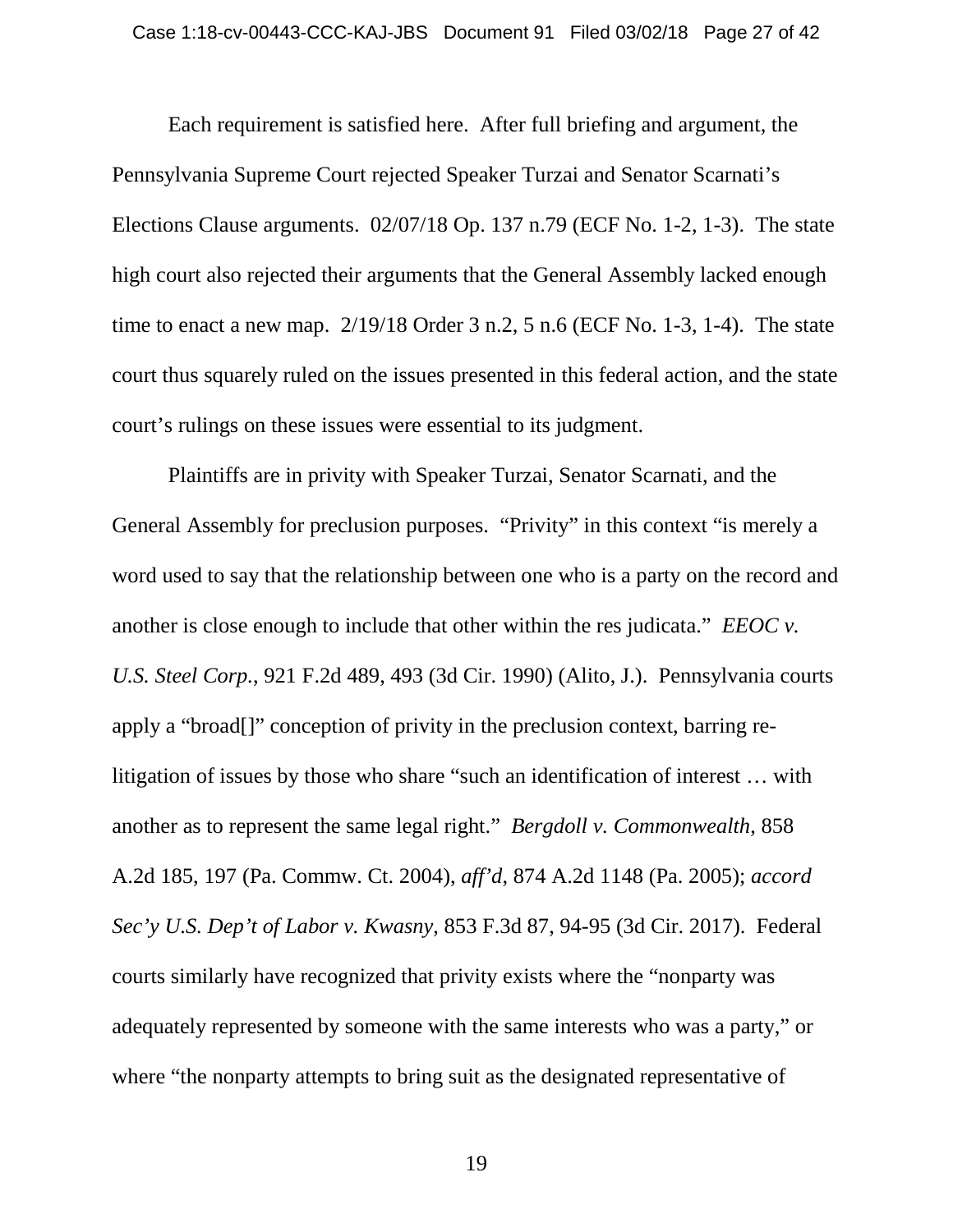someone who was a party in the prior litigation." *Nationwide Mut. Fire Ins. Co. v. George V. Hamilton, Inc.*, 571 F.3d 299, 312 (3d Cir. 2009) (quotations omitted).

Courts applying Pennsylvania preclusion law have thus found privity in a variety of different contexts. *See, e.g.*, *Gambocz v. Yelencsics*, 468 F.2d 837, 842 (3d Cir. 1972); *U.S. Steel Corp.*, 921 F.2d at 493; *Jett v. Beech Interplex, Inc.*, 2004 WL 1595734, at \*4 (E.D. Pa. July 15, 2004); *Williams v. City of Allentown*, 25 F. Supp. 2d 599, 604 (E.D. Pa. 1998); *BuyFigure.com, Inc. v. Autotrader.com, Inc.*, 76 A.3d 554, 560 (Pa. Super. Ct. 2013); *Day v. Volkswagenwerk Aktiengesellschaft*, 464 A.2d 1313, 1317 (Pa. Super. Ct. 1983).

To deter "fence-sitting" and promote finality, courts apply an even broader conception of privity where, as here, plaintiffs raise a public law issue. *Robertson v. Bartels*, 148 F. Supp. 2d 443, 450 (D.N.J. 2001) (three-judge court). "[B]ecause of the potentially large number of plaintiffs with standing in public law cases, were they allowed to raise issues continually, public law claims would assume immortality." *Id.* (quotations omitted).

Under any applicable standard, Plaintiffs here are in privity with the legislative defendants in the state court action—defendants who previously presented the same Elections Clause arguments and lost. State Plaintiffs are members of the General Assembly. They not only share an identity of interests with the state court legislative defendants and are asserting those defendants'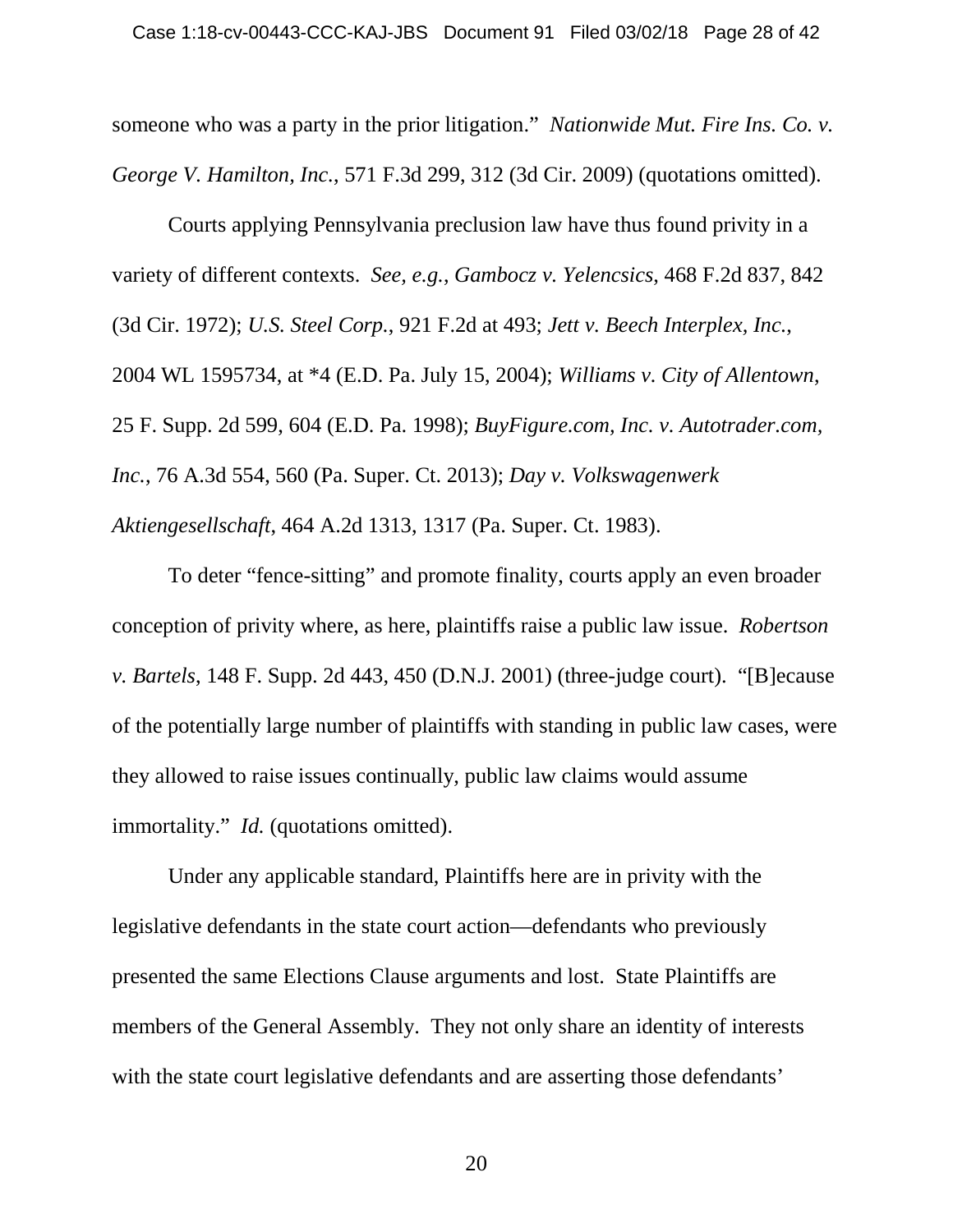"same legal right[s]," *Bergdoll*, 858 A.2d at 197, but are also "agents" of those litigants "for purposes of res judicata," *Day*, 464 A.2d at 1317.

Congressional Plaintiffs likewise share a perfect identity of interests with the state court legislative defendants, are asserting those defendants' same legal rights, and filed an amicus brief in support of those defendants' emergency stay application to the U.S. Supreme Court. In fact, Congressional Plaintiffs are represented by the same counsel, Mr. Haverstick, who represented Senator Scarnati in the state court action. The sharing of counsel is "indicative of privity," *Guthrie Clinic, Ltd. v. Travelers Indem. Co. of Ill.*, 104 Fed. App'x 218, 223 (3d Cir. 2004), and can be "of singular significance" to a privity analysis, *Ruiz v. Comm'r of Dep't of Transp. of City of N.Y.*, 858 F.2d 898, 903 (2d Cir. 1988). Congressional Plaintiffs would be hard-pressed to claim that their interests were not "adequately represented" in state court when their own lawyer represented Senator Scarnati. *Nationwide*, 571 F.3d at 312-13.

It is also clear that there is an "understanding" that Congressional Plaintiffs are acting in a "representative capacity" for, or "as designated representatives" of, Speaker Turzai and Senator Scarnati in this case. *Nationwide*, 571 F.3d at 312-13. As described above, Speaker Turzai and Senator Scarnati planned this lawsuit for weeks. They filed a (second) U.S. Supreme Court stay application in their own names, and their lawyers are raising identical arguments in this action under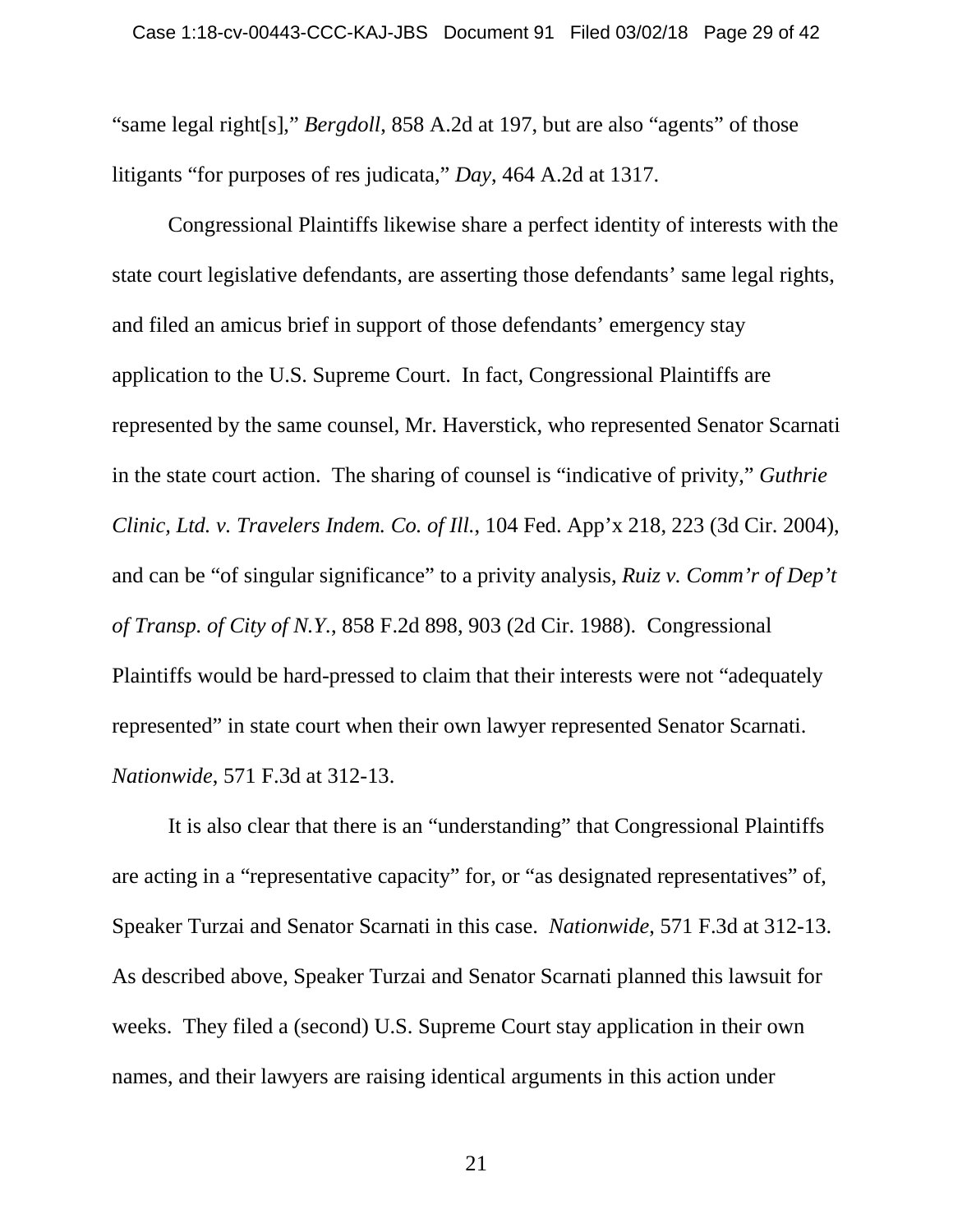Congressional Plaintiffs' names. If ever there were a case where a litigant was acting as a stand-in for a litigant from a prior proceeding, it is here.

If collateral estoppel does not bar Plaintiffs from raising their Elections Clause arguments in this suit, where will it end? Will Speaker Turzai, Senator Scarnati, and their counsel recruit other congressional candidates or members of the General Assembly to file suit in the Western District of Pennsylvania? And if that does not work, maybe try the Eastern District next? Issue preclusion exists precisely to prevent such abuse of the judicial system.

#### **C. Plaintiffs' Arguments Are Judicially Estopped**

Plaintiffs are judicially estopped from arguing that the state court lacked power to invalidate the 2011 map and adopt a remedial map. Their proxies, Speaker Turzai and Senator Scarnati, took exactly the opposite legal positions in other federal litigation, and won. "The doctrine of judicial estoppel precludes a party from asserting a position inconsistent with a position successfully taken by the same party or a party in privity in a prior lawsuit." *National Union Fire Ins. Co. v. Allfirst Bank*, 282 F. Supp. 2d 339, 348 (D. Md. 2003); *accord Milton H. Greene Archives, Inc. v. Marilyn Monroe LLC*, 692 F.3d 983, 996 (9th Cir. 2012) (judicial estoppel applies equally to those in privity with a party to a prior lawsuit); *Maitland v. Univ. of Minn.*, 43 F.3d 357, 364 (8th Cir. 1994) (same).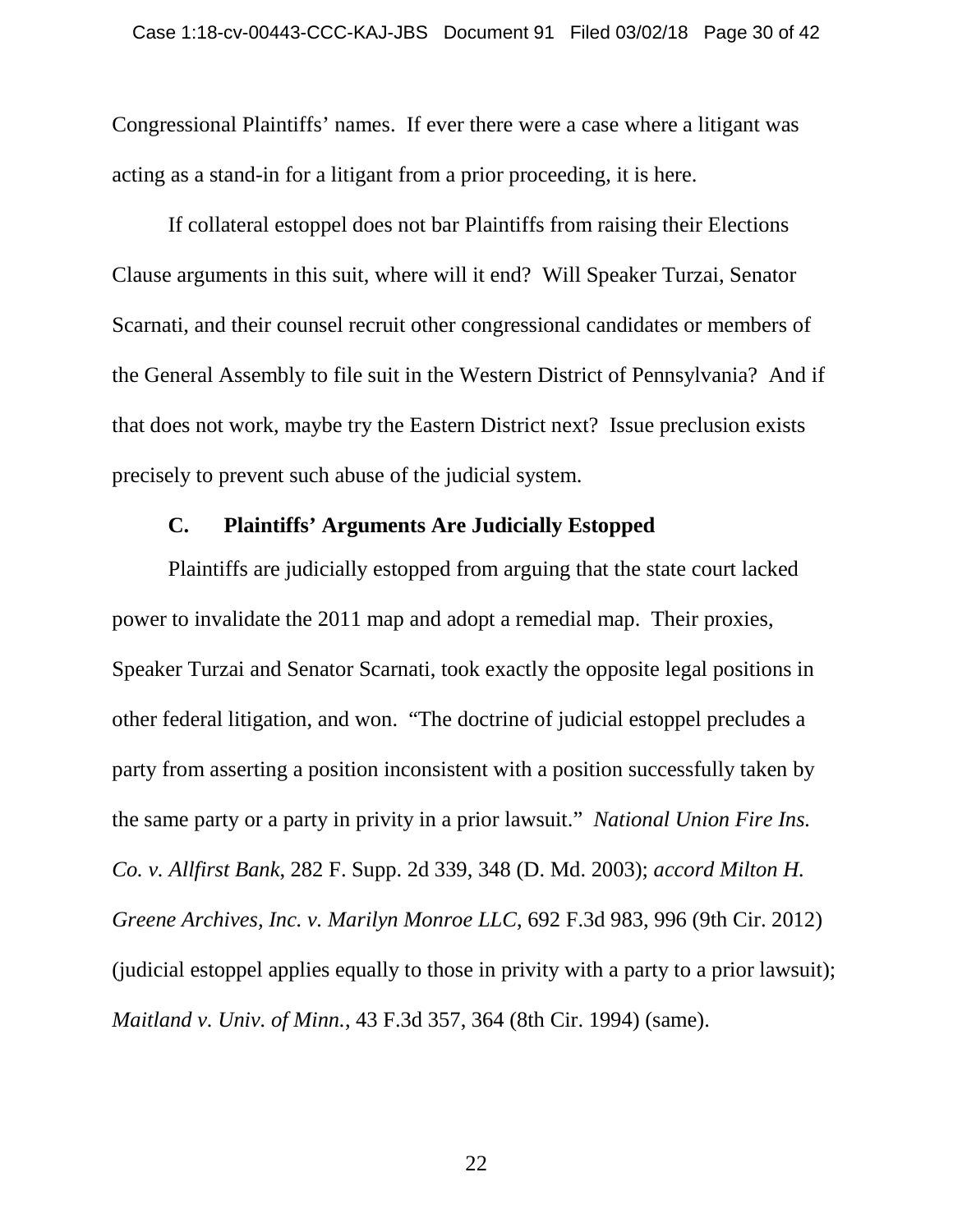To determine if a party is judicially estopped under federal law, courts consider whether (1) the party's position is "clearly inconsistent with its earlier position"; (2) "the party has succeeded in persuading a court to accept that party's earlier position"; and (3) "the party seeking to assert an inconsistent position would derive an unfair advantage ... if not estopped." *New Hampshire v. Maine*, 532 U.S. 742, 750-51 (2001) (quotations omitted). All three factors are met here—it is difficult to imagine a clearer case where estoppel is warranted "to prevent improper use of judicial machinery." *Id.*

*First*, Speaker Turzai and Senator Scarnati advanced the opposite of Plaintiffs' current position in separate federal litigation. On November 20, 2017, in a federal lawsuit challenging the 2011 map (*Diamond v. Torres*), Speaker Turzai and Senator Scarnati—represented by the same counsel who represent Plaintiffs here—asked the federal court to stay and/or abstain based on the state court action and an earlier federal lawsuit challenging the 2011 map. *Diamond*, 5:17-cv-05054- MMB, ECF No. 26-4 (E.D. Pa. 2017). With respect to the state court action, they argued that the federal court was "required" to defer to the state court under binding U.S. Supreme Court precedent. *Id.* at 24. Under *Growe v. Emison*, 507 U.S. 25 (1993), they argued, state courts are valid and preferable "agents of apportionment" with respect to congressional redistricting. *Diamond*, ECF No. 26- 4 at 24. The federal court granted an initial stay on November 22, and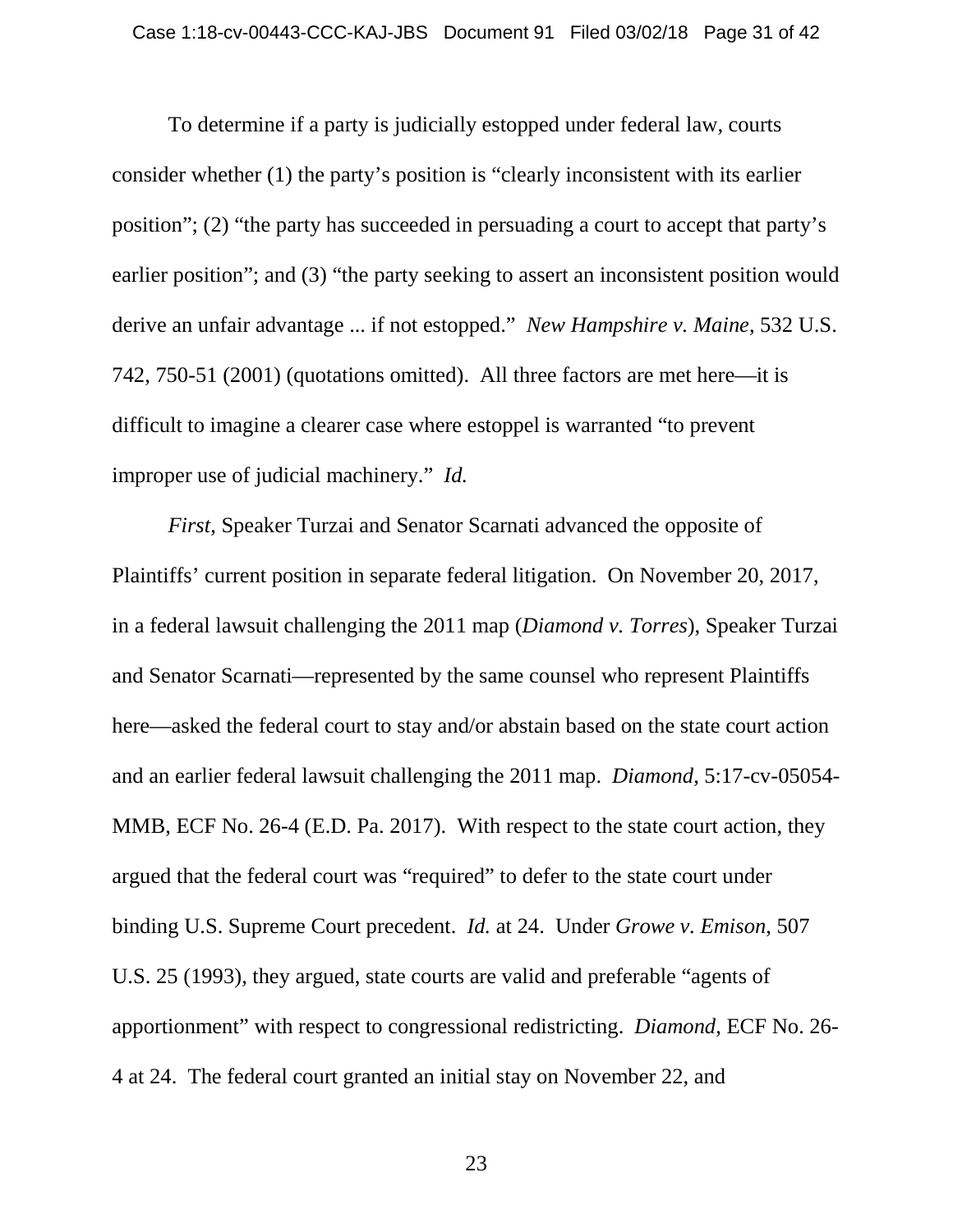subsequently extended the stay through January 8, 2018 on the basis of the state court action. *Diamond*, ECF Nos. 40, 48.

After the stay expired, Speaker Turzai and Senator Scarnati filed a new stay motion, again asserting that "federal judges are '**required** … to defer consideration of disputes involving redistricting where the State, through its legislative *or* judicial branch, has begun to address that highly political task itself.'" *Diamond*, ECF No. 69-2 at 16 (emphases in original) (quoting *Growe*, 507 U.S. at 33). Speaker Turzai and Senator Scarnati added: "In fact, federal judges are to 'prefer[] *both* state branches to federal courts as agents of apportionment.'" *Id.* (emphasis in original) (quoting *Growe*, 507 U.S. at 34).

On January 22, 2018—after the Pennsylvania Supreme Court struck down the 2011 map and set forth the timeline for the legislature to enact a new map— Speaker Turzai and Senator Scarnati filed a reply brief in *Diamond* again asserting that the federal court had to defer to the state court. *Diamond*, ECF No. 81. They argued that the *Diamond* court was "required to defer to Pennsylvania's legislative, executive and judicial branches" under the "plain language of *Growe*." *Id.* at 2, 5.

On January 23, the *Diamond* court granted Speaker Turzai and Senator Scarnati's motion and stayed the case indefinitely "upon consideration of Legislative Defendants' motion to stay (Doc. No. 69), as well as the *per curiam*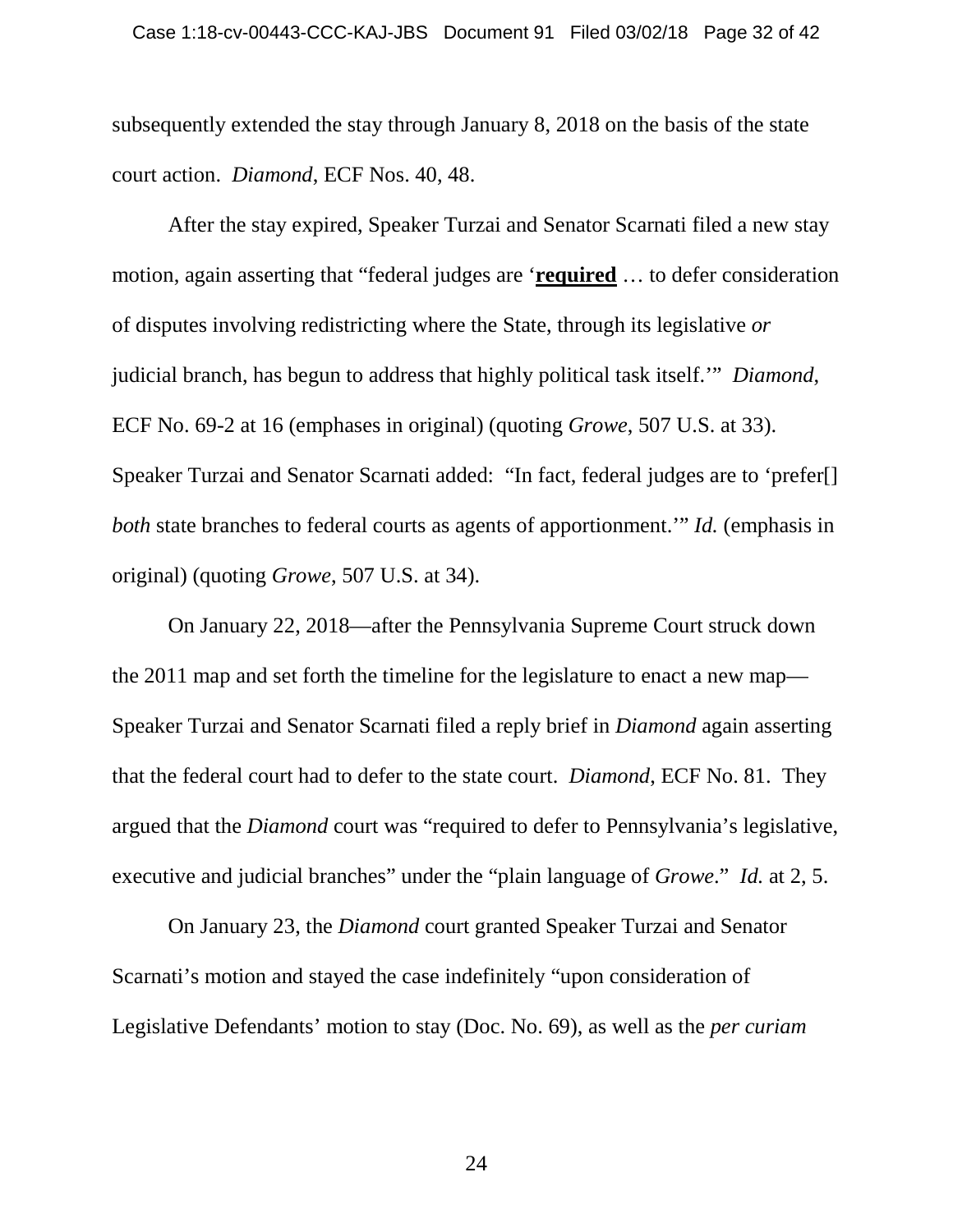order entered by the Supreme Court of Pennsylvania on January 22, 2018 in *League of Women Voters of Penn. v. Commw. of Penn.*" *Diamond*, ECF No. 84.

In these circumstances, there can be no question that inconsistent positions have been taken across these cases. Plaintiffs' Complaint here alleges that the Elections Clause preluded the state court from "invalidating the 2011 map" under the theory advanced in Intervenors' state court lawsuit, Compl. ¶ 98, and also precluded the state court's remedial schedule, Compl. ¶¶ 104-114. But Speaker Turzai and Senator Scarnati—who are in privity with Plaintiffs and represented by the same counsel—said the opposite to the *Diamond* court. They asserted there that the Pennsylvania Supreme Court was a valid "agent[] of apportionment" whose authority to review and remedy congressional districting maps was so unquestioned that the federal courts were "required" to defer to the state court. Speaker Turzai and Senator Scarnati reiterated these arguments to the *Diamond* court even *after* the state court issued its January 22 order that forms the basis of Count II here. *Diamond*, ECF No. 81.

*Second*, this argument "succeeded" in *Diamond*. *New Hampshire*, 532 U.S. at 750-51. The court there granted a full and indefinite stay based on the argument that state courts have authority and primacy in addressing congressional redistricting challenges. *Diamond*, ECF No. 84. This stay has allowed Speaker Turzai and Senator Scarnati to avoid discovery and trial in federal court and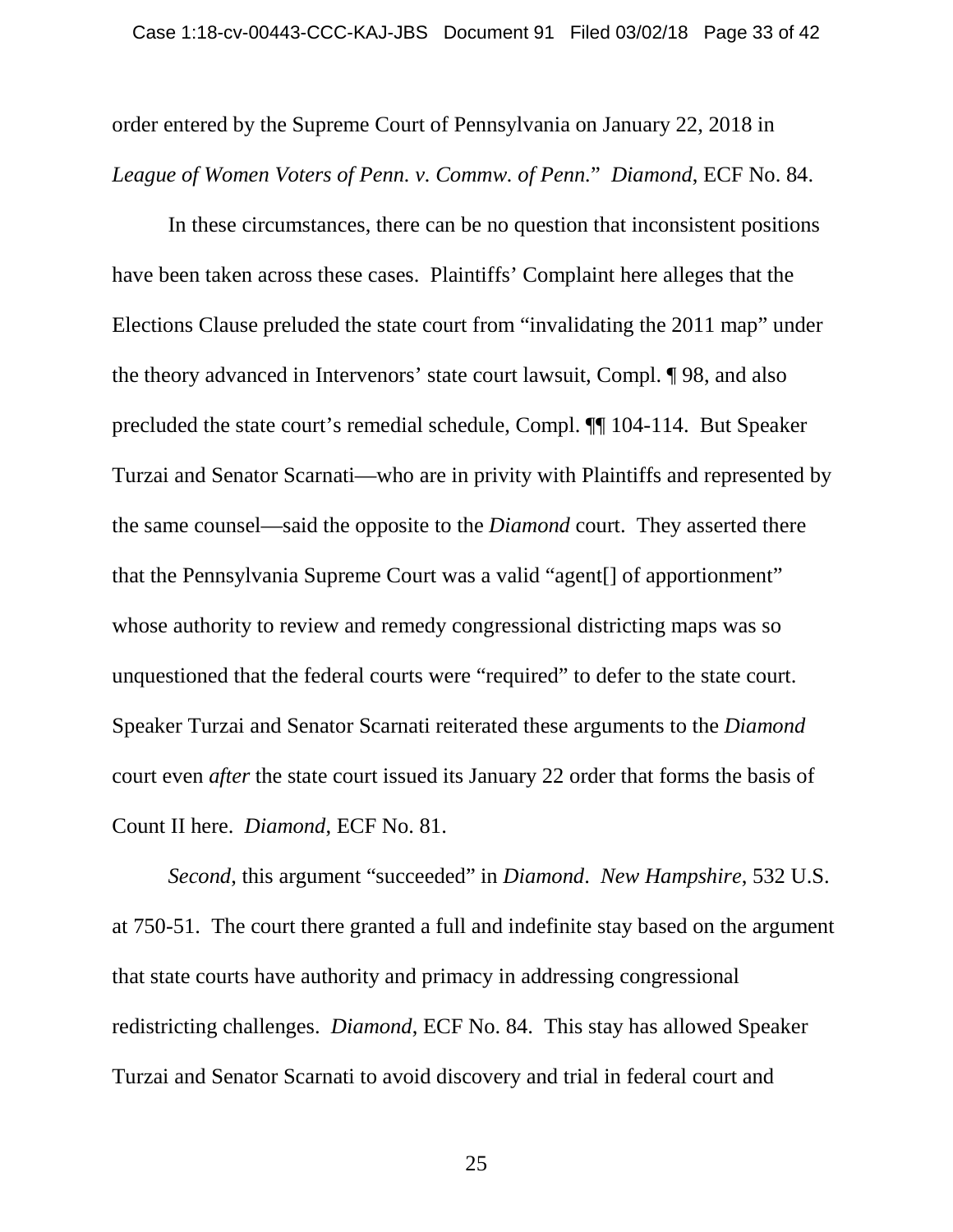precluded the *Diamond* plaintiffs from obtaining relief from the federal court in time for the 2018 elections.

*Finally*, judicial estoppel is necessary to prevent an "unfair advantage" and abuse of the "judicial machinery." *New Hampshire*, 532 U.S. at 750-51. If this Court were to grant an injunction, two different federal courts will have granted two *simultaneous* orders based on diametrically opposed positions: (1) a stay in *Diamond* based on the argument that the Pennsylvania Supreme Court has primary authority to resolve the challenge to the 2011 map; and (2) an injunction of the state high court's judgment and remedy, based on the argument that the state court had no authority to resolve the challenge to the 2011 map. The judicial estoppel doctrine exists precisely to prevent such results.

#### **D. This Court Should Stay or Abstain Under** *Colorado River*

This Court should abstain or stay this action while parallel state-court proceedings raising identical legal claims are pending before the U.S. Supreme Court. Again, Plaintiffs abbreviate their discussion of this abstention doctrine in light of the court guidance's to avoid duplication with the other Defendants' brief.

Briefly, all of the relevant factors for abstention under *Colorado River Water Conservation Dist. v. United States*, 424 U.S. 800, 817-18 (1976), are met. Abstention is necessary to prevent "piecemeal litigation" of the same issues in parallel state court proceedings. *Trent v. Dial Med. of Fla., Inc.*, 33 F.3d 217, 225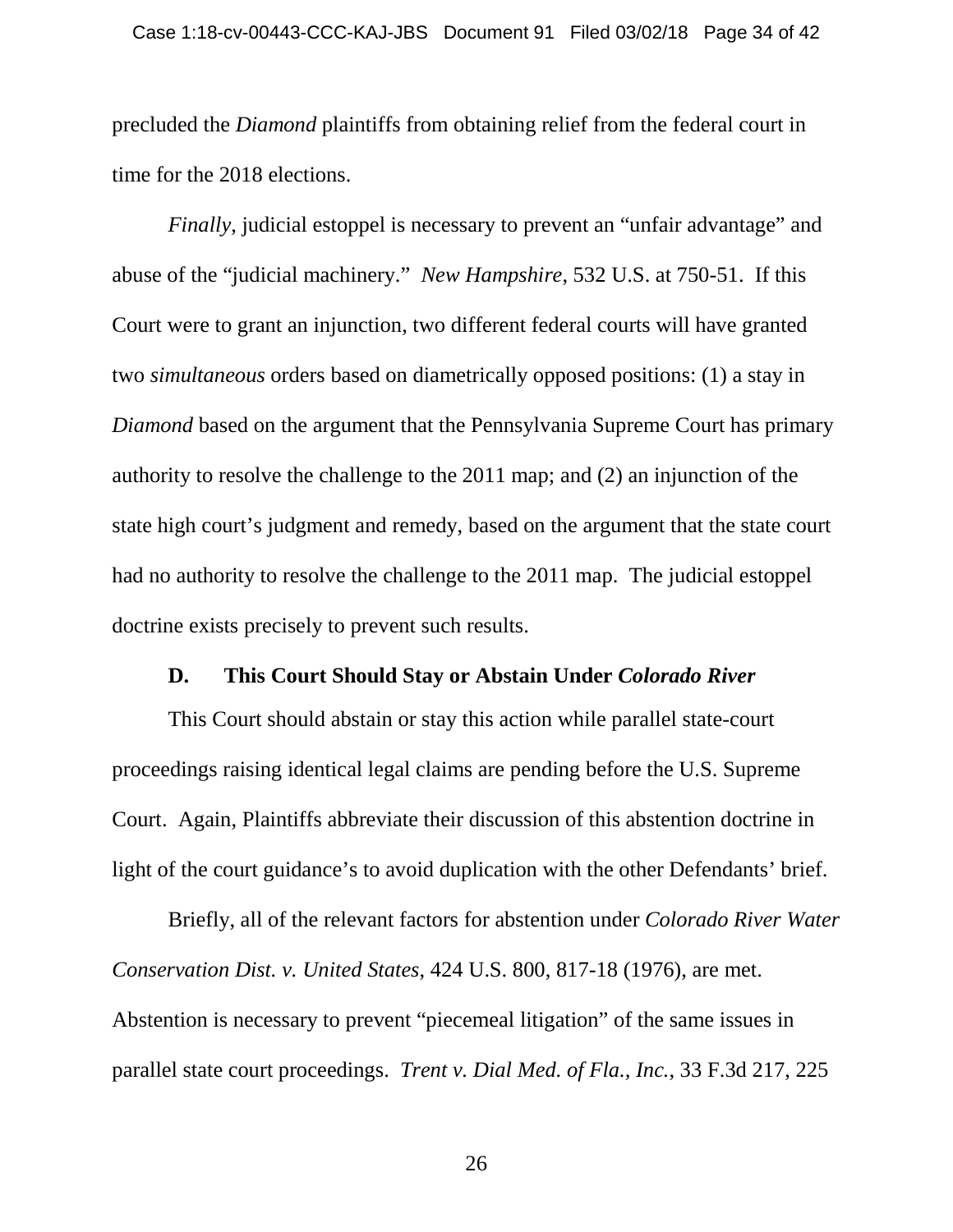(3d Cir. 1994). In the Pennsylvania state court proceedings, the defendants are raising exactly the same legal issues in their stay applications to the U.S. Supreme Court, and will make those arguments again in their petitions for certiorari. The state court action preceded this case, and it is only now after losing in the state courts that Plaintiffs seek a second bite at the apple in federal courts. This "attempt to avoid adverse rulings by the state court … weighs strongly in favor of abstention." *Nakash v. Marciano*, 882 F.2d 1411, 1417 (9th Cir. 1989). The state legislative process and state separation of powers questions at issue are better adjudicated by the state high court, and if there is truly a federal issue, by the U.S. Supreme Court. And the U.S. Supreme Court is clearly an adequate forum to "protect the federal plaintiffs' rights." *Trent*, 33 F.3d at 225.

Even if this Court does not abstain under *Colorado River*, a stay of this case is warranted until the conclusion of U.S. Supreme Court review. This Court may, "[i]n the exercise of its sound discretion," hold this suit "in abeyance to abide the outcome of another which may substantially affect it or be dispositive of the issues." *Clientron Corp. v. Devon IT*, *Inc.*, 2014 U.S. Dist. LEXIS 31086 (E.D. Pa. 2014). If ever there were a case where a federal district court should await the outcome of another matter, it is this one.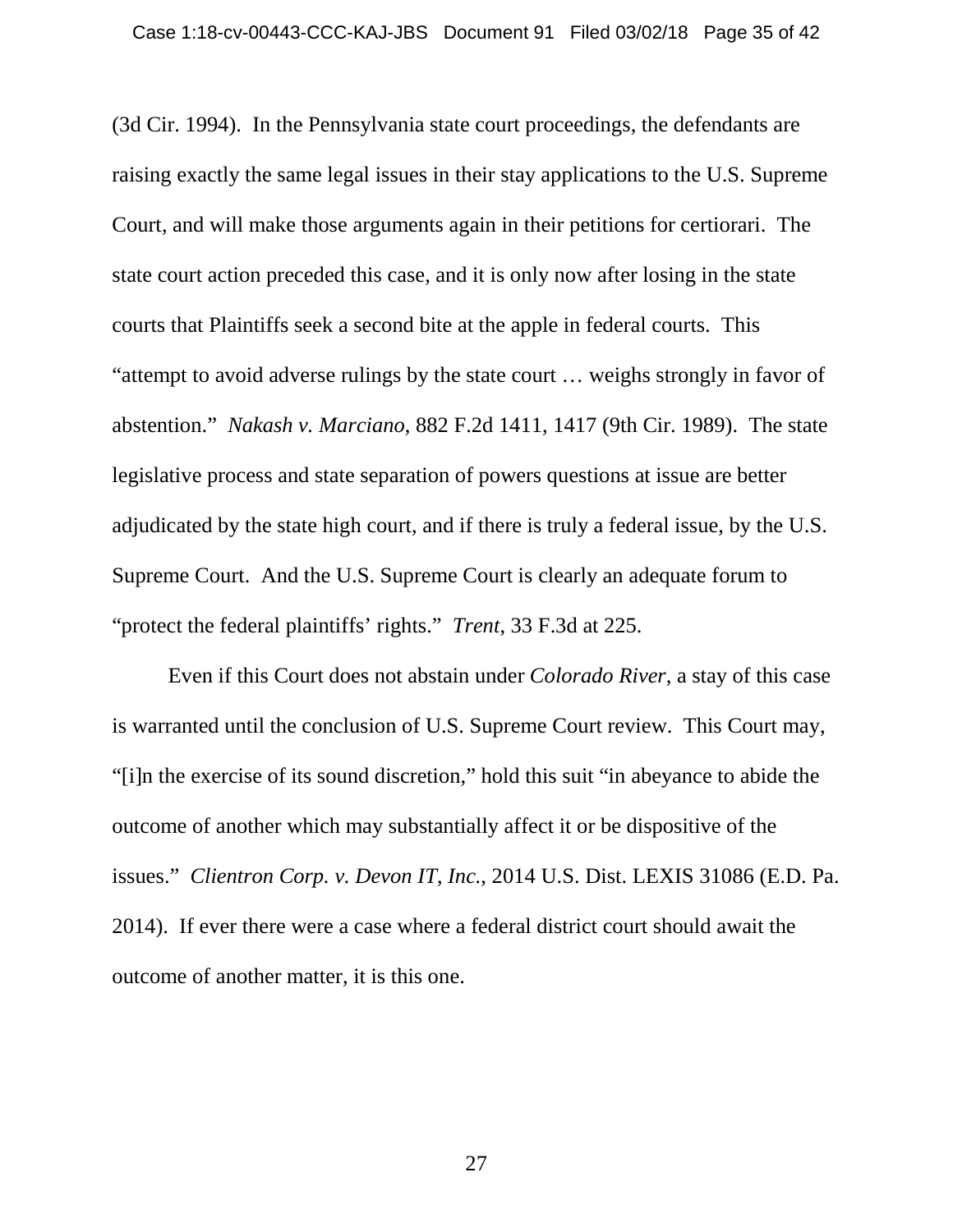#### **E. This Court Lacks Jurisdiction Under** *Rooker-Feldman*

This Court also lacks jurisdiction under the *Rooker-Feldman* doctrine, which embodies the "fundamental principle" that "a federal district court may not sit as an appellate court to adjudicate appeals of state court proceedings." *Port Auth. Police Benev. Ass'n, Inc. v. Port Auth. of N.Y. & N.J. Police Dep't*, 973 F.2d 169, 179 (3d Cir. 1992). That authority rests *solely* with the United States Supreme Court. 28 U.S.C. § 1257.

In line with the Court's direction at the March 1 scheduling conference to avoid duplication, Intervenors refer the Court to the named Defendants' briefing on this topic, which substantially overlaps with what Intervenors would have written. *See also Hoblock v. Albany Cty. Bd. of Elections*, 422 F.3d 77, 91 (2d Cir. 2005); *Bert v. N.Y.C. Bd. of Elections*, No. CV-06-4789(CPS), 2006 WL 2583741, at \*5 (E.D.N.Y. Sept. 7, 2006); *Lawrence v. Bd. of Election Comm'rs of City of Chicago*, 524 F. Supp. 2d 1011, 1022 (N.D. Ill. 2007); *Cruz v. Bd. of Elections of City of New York*, 396 F. Supp. 2d 354, 355 (S.D.N.Y. 2005).

#### **III. Plaintiffs' Elections Clause Claims Have No Merit**

Even if Plaintiffs had standing (which they do not) and could surmount all of the jurisdictional and procedural obstacles described above (which they cannot), this action still should be dismissed because neither count in the Complaint states a viable claim. Intervenors' concurrently filed opposition to Plaintiffs' preliminary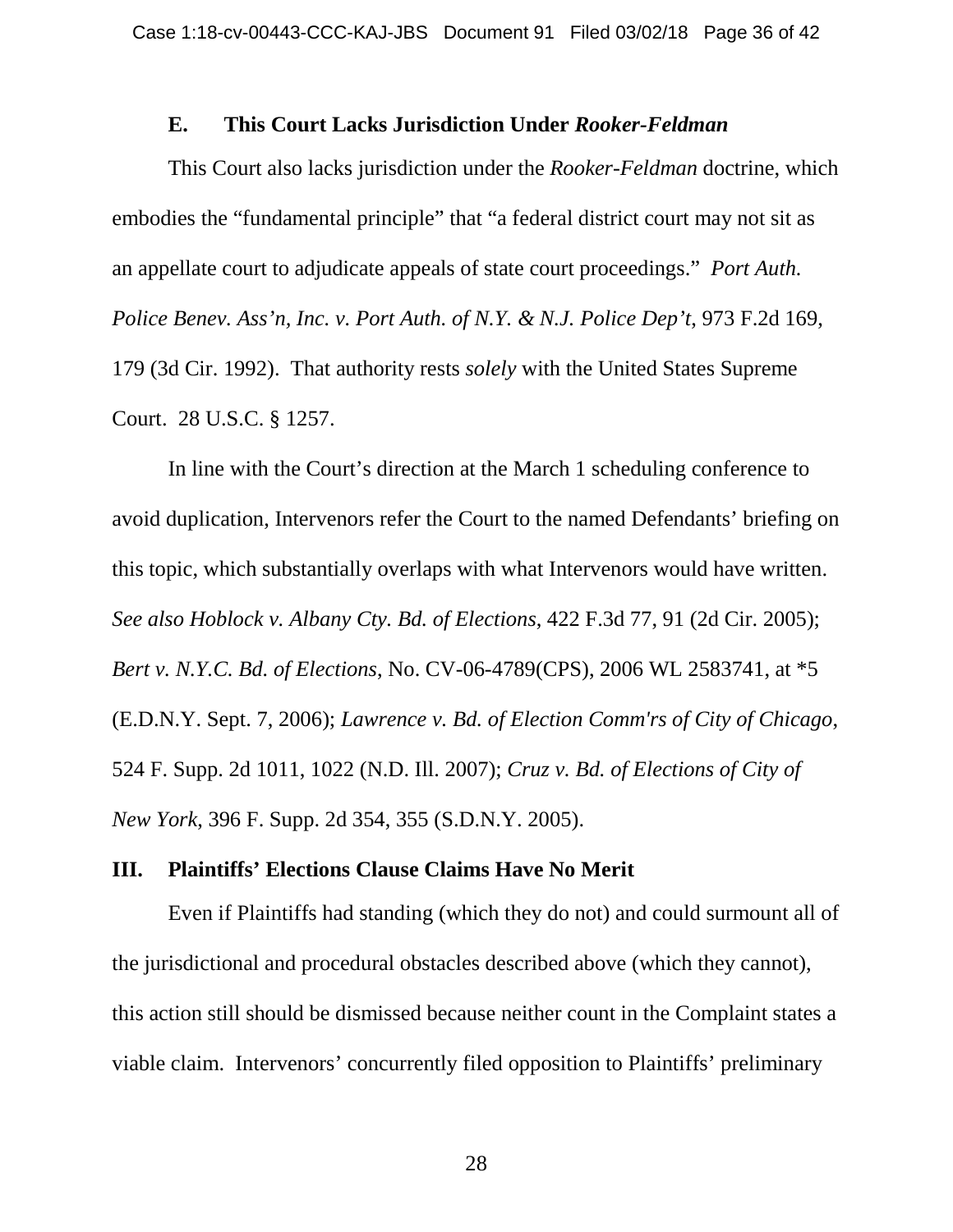injunction motion explains in detail that Plaintiffs' claims are squarely foreclosed by binding precedent. In line with the Court's direction to avoid duplication, we briefly summarize below why Plaintiffs fail to state a claim.

Plaintiffs' Count I challenges the Pennsylvania Supreme Court's decision "invalidating the 2011 Plan." Compl. ¶ 98. Plaintiffs allege that the Pennsylvania Supreme Court violated the Elections Clause because it "legislated criteria that the Pennsylvania Supreme Court must satisfy when drawing congressional plans." *Id.* at 36. This theory is a non-starter. Nearly a century's worth of U.S. Supreme Court precedent holds that congressional districting plans must comport with state constitutional requirements, and that nothing in the Elections Clause dictates otherwise. Just three years ago, the U.S. Supreme Court held that "[n]othing in [the Elections] Clause instructs, nor has [the] Court ever held, that a state legislature may prescribe regulations on the time, place, and manner of holding federal elections in defiance of provisions of the State's constitution." *Ariz. State Legislature*, 135 S. Ct. at 2673. Here, the state's highest court has held that, under the Pennsylvania Constitution's Free and Equal Elections Clause, congressional districting maps may not subordinate the traditional districting criteria, which the 2011 map did. This determination of state law by the state high court is unreviewable by any federal court. The 2011 map is invalid under state law and cannot be revived.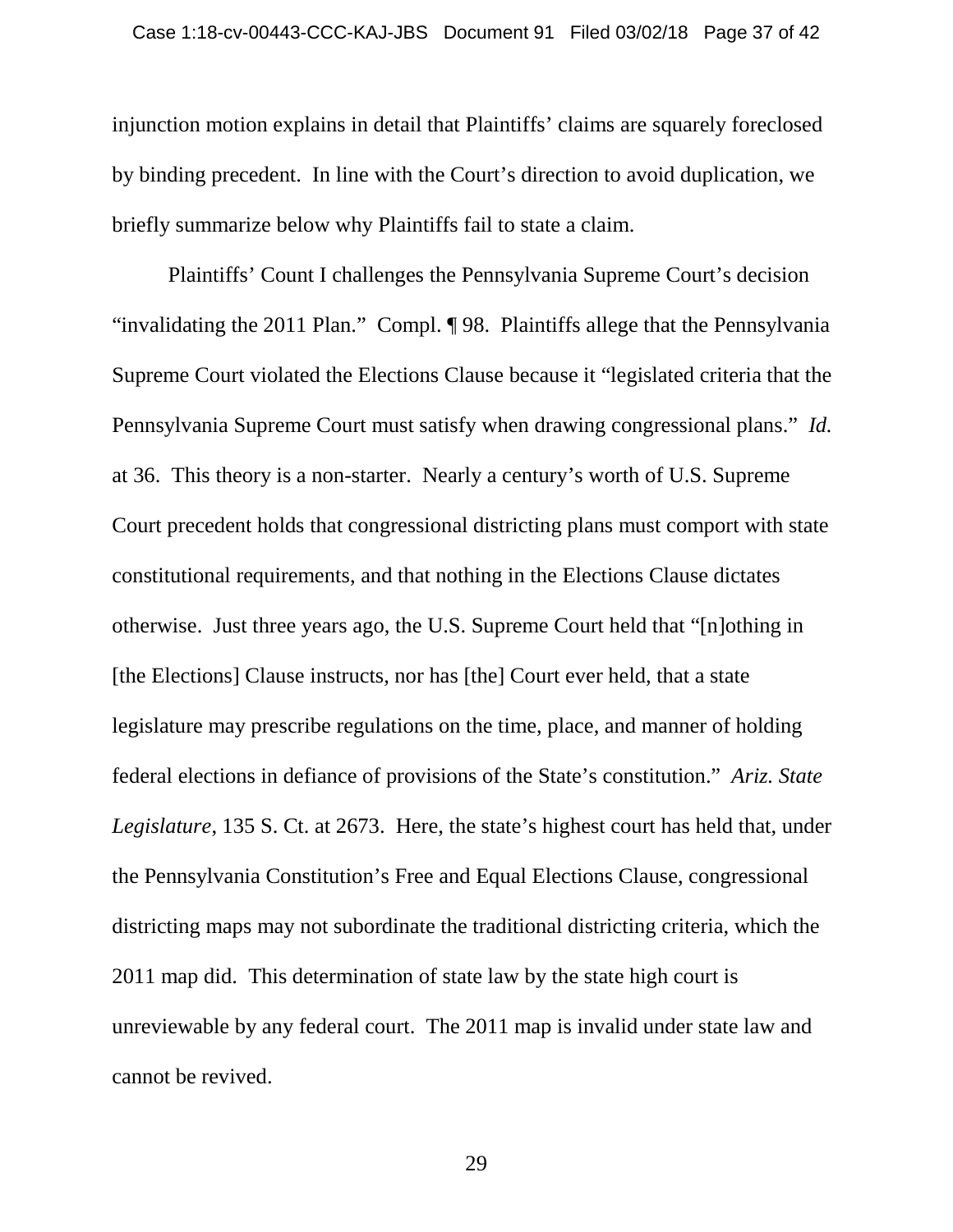Count II likewise fails as a matter of law. Plaintiffs do not cite a single case recognizing a federal cause of action for any party—much less a party other than the state legislature—to challenge a state court's purported failure to give the state legislature enough time to pass a remedial map. Their procedural objections are all based on state law, not federal law, and would improperly involve federal courts in disputes between branches of state government.

In any event, Plaintiffs do not plausibly plead that the General Assembly lacked sufficient time to pass a remedial map. Plaintiffs' claim rests on the false premise that the state court's January 22 order did not provide sufficiently clear guidance to the General Assembly on the criteria for a remedial map, such that the General Assembly could only begin work with the February 7 opinion. But they do not identify any requirement in the February 7 opinion that was absent from the January 22 order. Plaintiffs effectively concede that the General Assembly had sufficient time if the January 22 order was the relevant starting date, and for good reason: Speaker Turzai's and Senator Scarnati's own counsel requested just three weeks to pass a new map at oral argument before the Pennsylvania Supreme Court, which the court gave. What's more, the General Assembly itself was a separate party represented by separate counsel in the state case and never objected to the timeframe afforded by the court—not after the January 22 order, not after the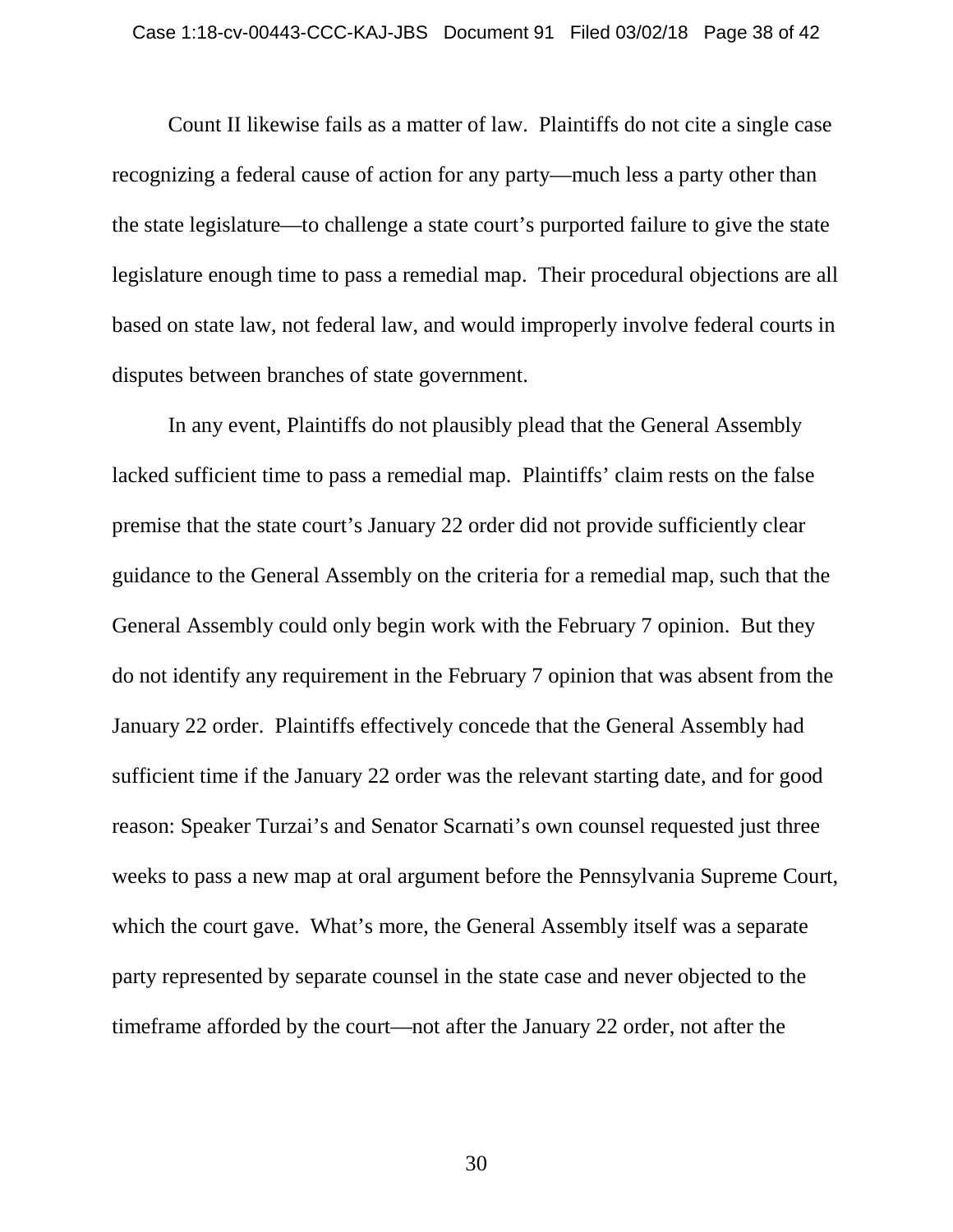February 7 opinion, not ever. Plaintiffs cannot argue that the General Assembly needed more time when the General Assembly itself never argued as much.

## **CONCLUSION**

For the foregoing reasons, the Court should dismiss this case.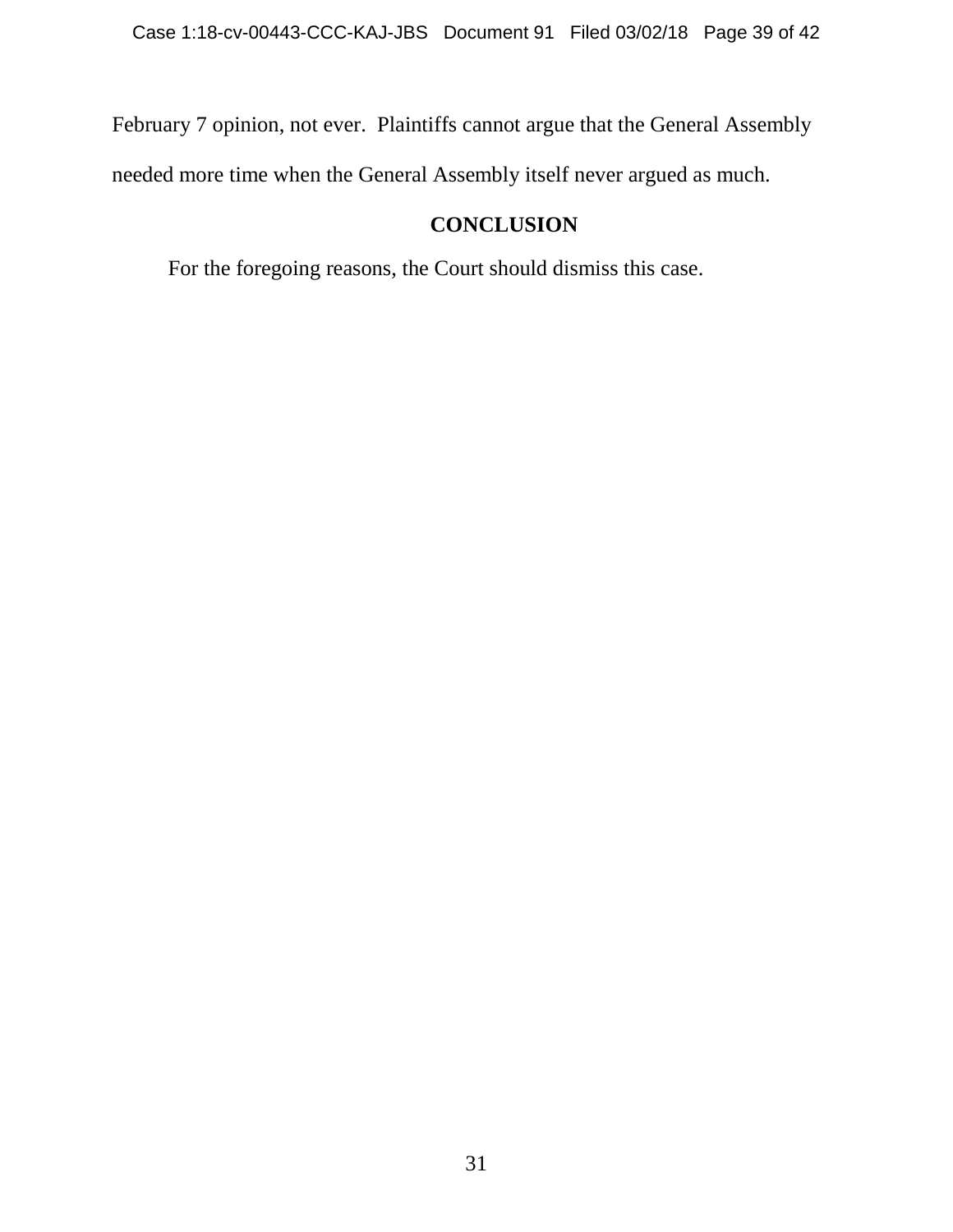Dated: March 2, 2018 Respectfully Submitted,

/s/ Thomas B. Schmidt III Thomas B. Schmidt III PEPPER HAMILTON LLP Telephone: +1 717.255.1164 Facsimile: +1 717.238.0575 Suite 200 100 Market Street P.O. Box 1181 Harrisburg, PA 17108

Mary M. McKenzie\* Michael Churchill\* Benjamin D. Geffen\* PUBLIC INTEREST LAW CENTER 1709 Benjamin Franklin Parkway 2nd Floor Philadelphia, PA 19103 Telephone: +1 215.627.7100 Facsimile: +1 215.627.3183 mmckenzie@pubintlaw.org

David P. Gersch\* John A. Freedman\* R. Stanton Jones\* Elisabeth S. Theodore\* Daniel F. Jacobson\* John Robinson\* John Cella\* Sara K. Murphy\* ARNOLD & PORTER KAYE SCHOLER LLP 601 Massachusetts Ave., NW Washington, DC 20001-3743 Telephone: +1 202.942.5000 Facsimile: +1 202.942.5999 david.gersch@arnoldporter.com

Andrew D. Bergman\* ARNOLD & PORTER KAYE SCHOLER LLP Suite 4000 700 Louisiana Street Houston, TX 77002-2755 Telephone: +1 713.576.2400 Fax: +1 713.576.2499 \* Admitted *pro hac vice* or motions for admission *pro hac vice* forthcoming

*Attorneys for Proposed Intervenors*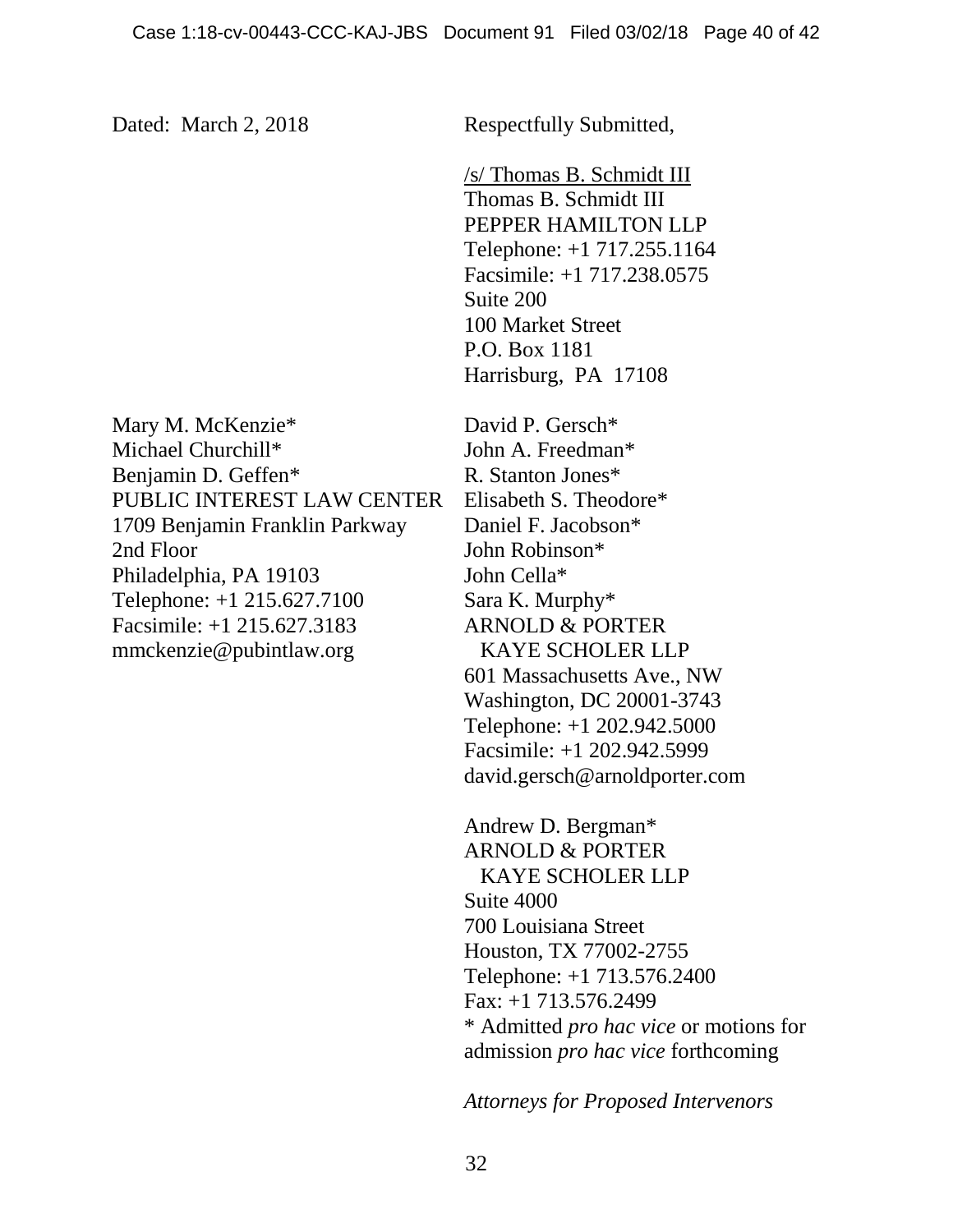## **CERTIFICATE OF COMPLIANCE WITH WORD LIMIT**

Pursuant to Local Rule 7.8(b)(2), I, Thomas B. Schmidt III, hereby certify that the foregoing Brief in Support of Motion to Intervene as Defendants, contains 7,188 words, calculated using Microsoft Word's word count feature.

> /s/ Thomas B. Schmidt III Thomas B. Schmidt III